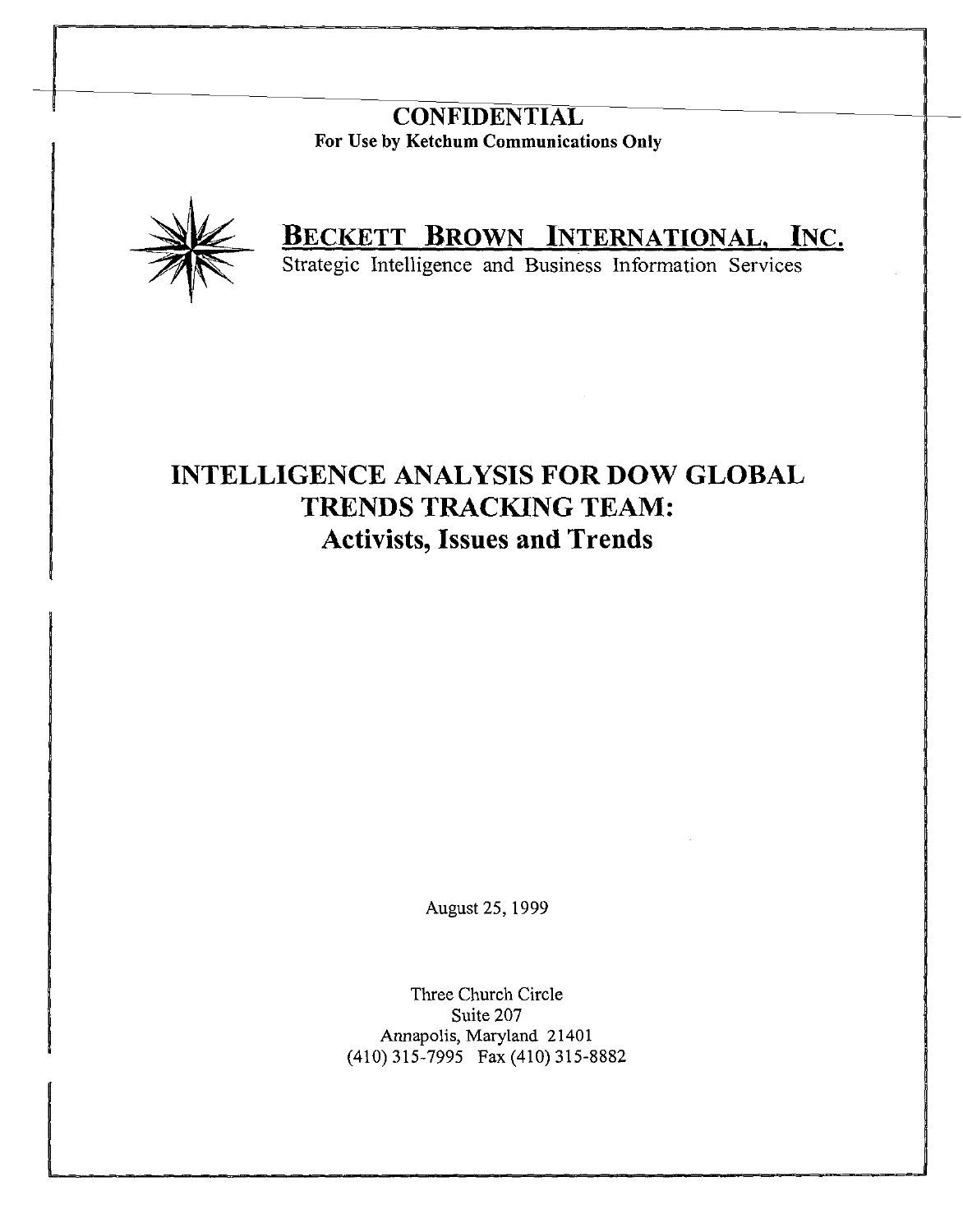# CONFIDENTIAL PROPRIETARY INFORMATION

The integral activist network throughout Louisiana stands as a model of success for established and developing national and international environmental groups. Activist networks throughout Europe have more influence on industry and government than groups in other parts of the world. This is due, in part, to more public recognition and concern for the issues. The environmental groups and activist networks of Europe are far more organized and respected and playa central part in defining government and industry environmental policies.

Environmentalists and activists follow erratic patterns of tracking and campaigning environmental concerns. Environmental concerns turn into campaigns when they become personal problems for citizens. Those persons that are the most vulnerable and exploitable will become the starting points for most environmental campaigns. This was most evident in the case of leaching phthalates from infant and children's toys. Though all scientific findings were still being disputed, Greenpeace and other organizations stigmatized the use of phthalates in children's products. The trend of these organizations is guilt before innocence.

Once an issue is established, each niche of that issue is then analyzed and assessed for public impact and success rate. Large environmental groups will recruit smaller, regional groups that track the same issues. Many times the larger and more influential groups can compliment the work of the smaller groups by bringing an issue to the national spotlight.

The fastest growing trend in the environmental movement is exposing and breaking the cycle of industry's power over government officials. It can be expected that activist and environmental organizations will try to sway voters by exposing possible money trails from industry to government officials. They will also make public all environmental issues and endorse the candidates that are 'environmental friendly' and condemn those running who seem to be driven by industry funding.

Note: In addition to the following information, please refer to BBI's Dioxin Assessment and Intelligence Analysis: Louisiana Activists and Industry Vulnerability, composed for Ketchum Communications.

### DIOXIN

Dioxin will continue to be a worldwide environmental issue. In the last two years, recognition of the dioxin issue is estimated to have risen 30%. Environmental organizations are bringing the dioxin issue into the spotlight through health surveys of contaminated areas.

In the spring of 1999, the EPA and the ATSDR conducted a blood screening of 28 Lake Charles area residents. The tests revealed varying degrees of dioxin exposure, but more importantly, it made public tangible evidence of contamination in humans. With the success of this testing, national environmental groups are now applying for grants that will provide funds for research. It is important for the environmental groups to conduct their own testing as to avoid the possibility that groups such as the EPA and ATSDR may be influenced by industry.

Dioxin and other POP's are currently being studied for their effects on children's health. In Louisiana activists are encouraging doctors to examine the possibility that POP's cause learning disabilities and ADHD. Activists watch closely, the testing methods and results of all research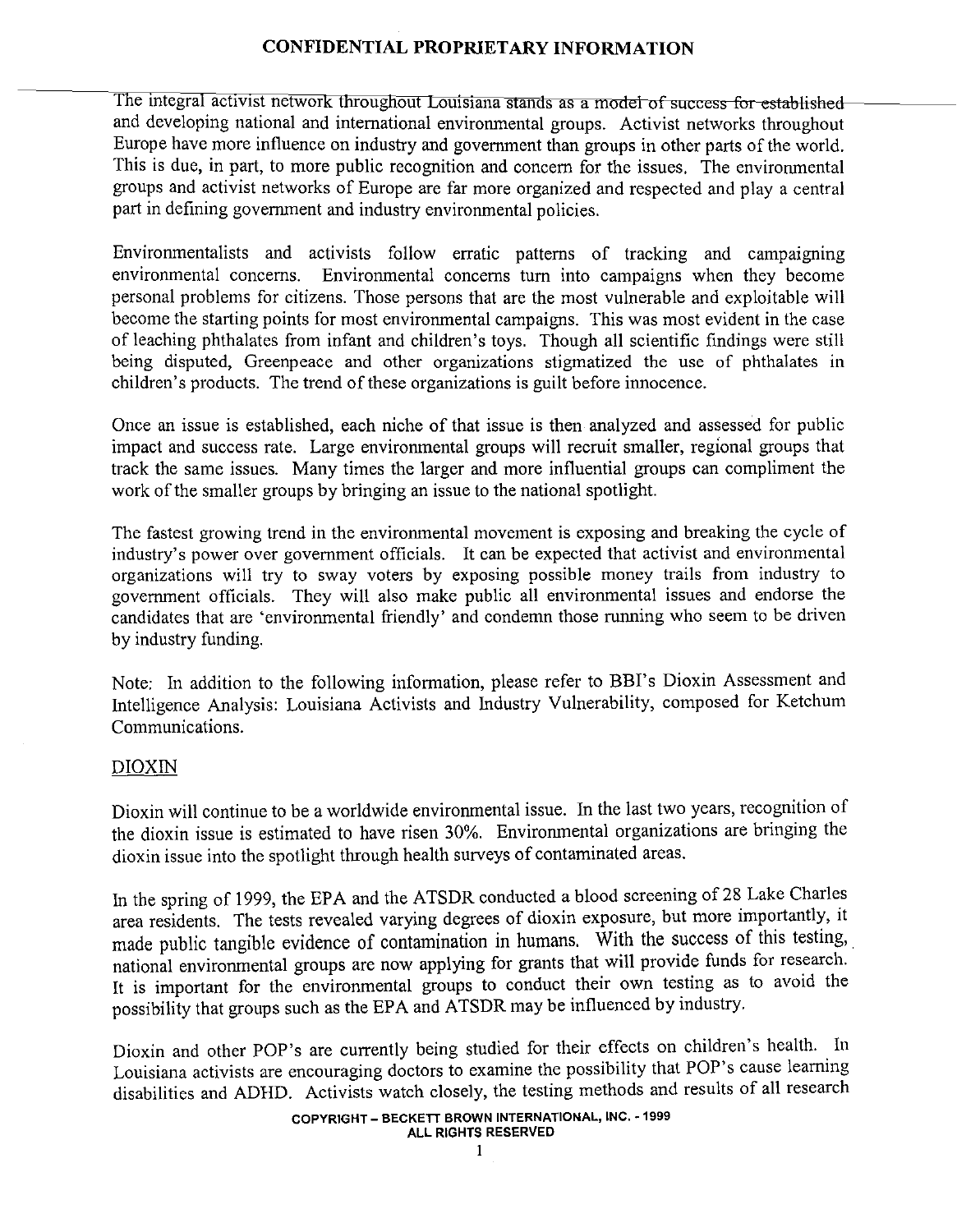that could be used to strengthen their case against industry. Currently, activists are awaiting results from tests that may reveal that large amounts of dioxin in the blood and breastmilk of new mothers may cause their children to have lower IQ's.

In addition to studies on breastmilk, there is a more public recognition of the possible health problems of women caused by dioxin exposure. Workshops and studies are being held by such groups as the National Endometriosis Association, the Communities for a Better Environment and the Toxics Link Coalition to help educate women on the possible side effects of environmental pollutants. MEAN is currently running a community education series for women of Mossville and surrounding areas.

Industry can expect trends in the anti-dioxin campaign where food contamination is the issue. The recent 'food scare' in Europe has strengthened the fight against POP contamination of food supplies. Around the world, dozens of countries acted within days to ban potentially contaminated meat and dairy products. Even countries with few consumer protection policies, such as the Philippines and Indonesia, embargoed and seized suspected tainted foods. Local Louisiana activists are working to expose dioxin exposure in poultry and fish supplies. This summer Greenpeace and local Louisiana activists posted signs in contaminated areas warning residents of the danger of eating fish from the waters of the Lake Charles area. The local fishermen are considering researching the viability of a lawsuit against industry for the contamination and degradation of the fishing areas. This could heavily impact the issue of waste removal and dumping into local water.

# ENDOCRINE DISRUPTION

The issue of endocrine disruption has yet to permeate, at great levels, the activist world. It is, though, one of the fastest growing concerns among environmental organizations. The World Wildlife Fund and the Sierra Club have promoted the issue far more extensively than any other environmental organization. Theo Colborn, WWF's top research scientist, is the world's preeminent expert on this subject.

The complexity of endocrine disruption makes it the most difficult facet of the fight against toxic pollution. There are a vast number of chemicals and pesticides that can be characterized as endocrine disrupters. Even more staggering is the amount of scientific testing that has been done, and will continue to be done to prove the rate of exposure at which these chemicals cause harm. Dr. Ted Schettler, President of the Greater Boston Physician for Social Responsibility, has worked with local Louisiana groups and Greenpeace to educate them on the effects of ED. The ATSDR has received much criticism from Louisiana activists for its report on dioxin and its lack of recognition concerning the cognitive and hormonal damage caused by minimal dioxin exposure.

Health Care Without Harm has also played an influential role in the issue of ED and rate of exposure. Almost unknown in the mid-1990's, HCWH is now a well known and highly respected environmental health organization. They concentrate on the overall effects of dioxin and mercury exposure and their related effects as ED's. HCWH works with such groups as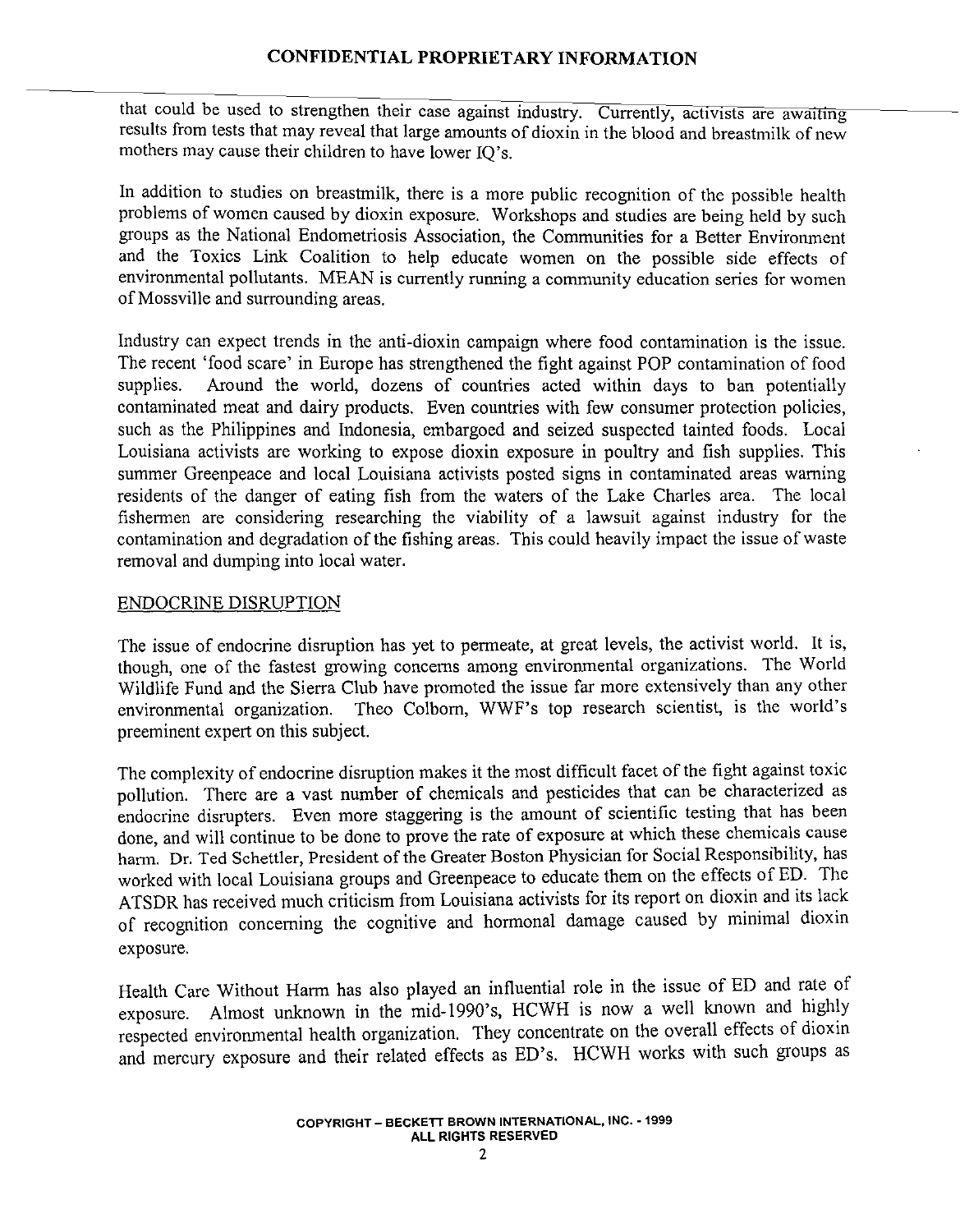Physicians for Social Responsibility, the Institute for Agriculture and Trade Policy and the Center for Health and Environmental Justice.

Another highly recognized expert on ED is Dr. Frederick Vom Saal. Dr. Vom Saal has collaborated extensively with Theo Colborn and is often called upon to participate in press conferences to release activist studies on ED's. Vom Saal's primary research concerns Bisphenol A and the low-dose theory. His studies also suggest that even miniscule doses of some chemicals have negative effects on human health. If the low-dose theory is ever proven valid, it would bolster the activist belief in the precautionary principle. Dr. Vom Saal was invited by the Society of Toxicology to be a guest speaker at their panel on the low-dose theory. When Dr. Vom Saal failed to attend, it was speculated that he was unwilling to have his findings scrutinized by trained toxicologists.

#### RIGHT-TO-KNOW

The activist groups in Louisiana have developed strong working relationships with their representatives at the EPA, USGS, NOAA, and the LADEQ. The activist groups have held quarterly meetings with the EPA and industry. Additionally, many activists hold positions on community-industry relations panels, such as Conoco's Community Advisory Panel. Activists come well prepared for the meetings and have become skilled in recognizing any industry "greenwashing."

MEAN and CLEAN are both working to take a stand against the LEDQ for violating the President's Executive Order #12898. They are accusing the LEDQ of violating the Order by not working with the communities, but rather using the meetings to facilitate their own agendas. They criticize the LEDQ for not expanding on the findings of the ATSDR's dioxin exposure tests. Instead using the results of the 28 individuals as a representative of the total population of the Lake Charles area, they are instead examining the backgrounds of each individual. The local groups have educated themselves with their rights under the Freedom of Information Act. Under the FOIA, MEAN has requested all data, reports, lab analysis and communications regarding the dioxin tests.

Local activist groups and large environmental organizations have become educated in all aspects of the permitting processes and contamination investigations. Through their collaboration with EPA and USGS persons, CLEAN has been successful in obtaining and analyzing data about estuary and groundwater contamination. By researching and tracking the permitting process of PPG's incinerators, they were able to reveal that in 1996, PPG was forced to shut down one of their best incinerators due to high dioxin levels. They discovered that, for years, the incinerator was generating enough dioxin to validate their belief that PPG is the predominant source of dioxin pollution in the estuary and Mossville. Upon these findings, it was suggested that, in the hands of an empathetic attorney, this information could be the basis for an environmental justice lawsuit that could lead to the shutting down on all area incinerators. Additionally funds are being sought by local activists to set up a "flare cam" system with which they can monitor emissions from plants and factories.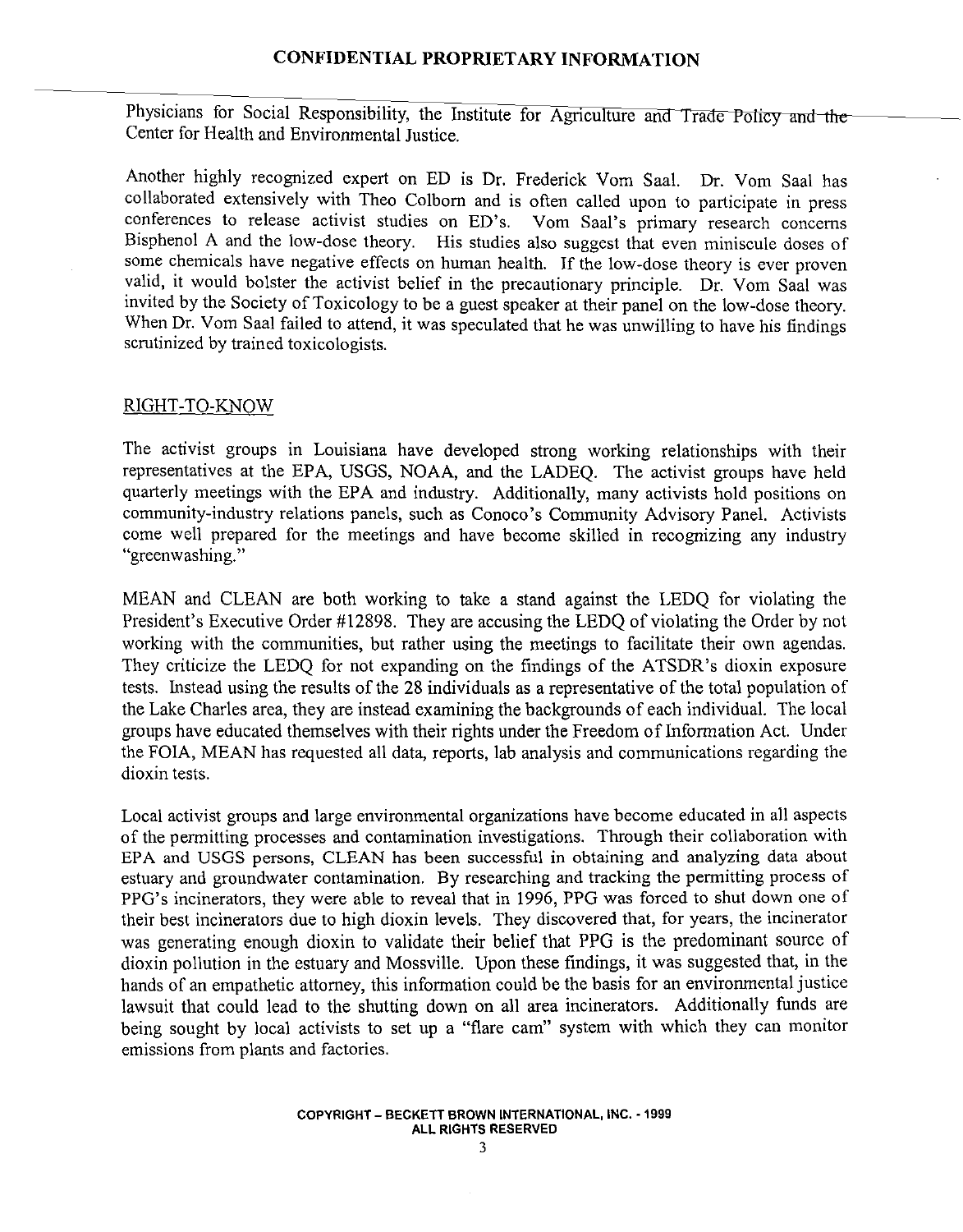Other agencies used by environmental groups include the Toxic Release Inventory, the Environmental Working Groups Clearinghouse on Environmental Advocacy and Research and Mapcruzin.com.

As the local activists become more educated in recognizing the possibility of imminent hazards, they are becoming a very important facet of industry actions and policies. This, in addition to strong ties with prominent environmentalists and environmental organizations, will become the norm for all emerging environmental actions.

The environmental justice movement in Louisiana peaked with the battle against Shintech. Greenpeace, and the local environmental groups, were recognized by the EPA for their trendsetting work on this issue. The environmental justice movement in Louisiana brought to Lake Charles major political and religious figures including NEJAC, NAACP, the Congressional Black Caucus and various African American representatives and senators.

Greenpeace is now allied with MEAN solely on the basis that it is and African American group. GP has accused the CLEAN of being racist because CLEAN refuses to focus their funds and efforts solely on the plight of the poor black communities and the environmental justice issue.

GP has worked with local citizens in Louisiana to convince them that industry pollution is a direct violation of their civil rights, but only if they are black. GP sponsored MEAN Vice President, Haki Vincent to speak before the World Court and at the April meeting of the UN Human Rights Commission. Mr. Vincent, an African American, was coached by Damu Smith of Greenpeace to convey before the Court, the plight of the citizens of Mossville. Additionally, GP has invited another Mossville citizen, David Prince, to join them at the INC3 in Geneva this September. David Prince was one of the members of the Mossville community that was tested by the ATSDR and was found to have high levels of dioxin in his blood. It should be noted that Mr. Prince is not from the Lake Charles area, but moved there later in life. The money donated to GP and by GP for use in the Louisiana movement was slated only for African American communities and organizations. International Possibilities Unlimited and the Preamble Policy Center were the primary sponsors for any African American brought overseas by GP.

The environmental justice issue will continue to be the backbone of the anti-industry movement throughout the United States. The trend in the environmental justice movement will be in the development and usage of clean production. By finding and promoting alternatives, the areas that are effected by environmental pollution will win the war on environmental justice without having to fight racism. Because proving and fighting racism can be a never-ending battle, it is likely that the environmental justice movement will fall under the broader spectrum of environmentalism. Environmental injustices will be fought by the implementation of clean production and sustainable development.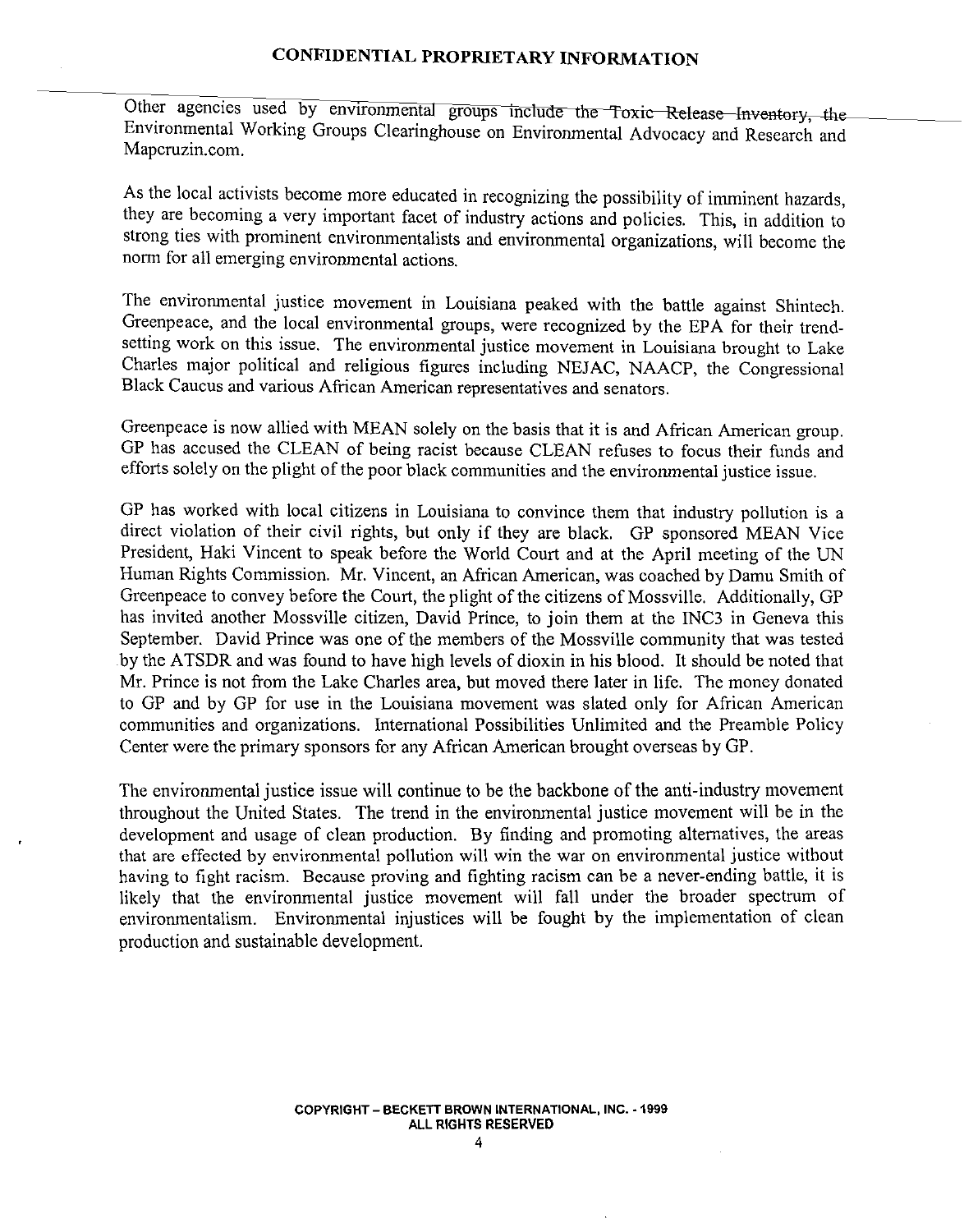Dow Global Trends Tracking 2 September 1999

### Anti-GE Activism in the United States

In the last few months, the GE issue in the US has taken on a much higher level of critical debate. As of now, GP is the leading US envirorunental group on this issue. They are planning a staffincrease ofsix and are forming an extensive network of volunteers. With the efforts of GP throughout Europe and Japan, GE products have been tainted worldwide as "Frankenfood". GP recognizes that the food industry in the US aggressively supports GE food and they plan to attack the industry before their pro-biotech campaigns are initiated.

Last month GP hosted a strategy session with 35 other GE activists and organizations. Together they have formed a coalition to collectively battle GE products called Genetic Engineering Action Network (GEAN).

The following is a synopsis of their campaign goals and targets as known by BBI at this time:

- They will establish an 8 member "interim" coordinating committee that would take the next 6 months to organize and plan for national action on four fronts:
	- Labeling
	- Safety Assessment
	- Liability
	- Anti-Trust/Corporate Consolidation
- Those involved:
	- Mark Ritchie, Institute for Ag and Trade Policy
	- Andrew Kimbrell and Joe Mendelson, International Center for Technology Assessment
	- Ronnie Cummins, Campaign for Food Safety
	- Wendy Wendlandt, US PIRG
	- Michael Hansen and Jean Halloran, Comsumers Policy Institute
	- Michael Sligh, Rural Advancement Foundation International
	- Margaret Mellon and Jane Rissler, Union of Concerned Scientists
	- Rebecca Goldberg, Envirorunental Defense Fund
	- Bill Christison, National Family Farm Coalition
	- Peter Rosset, Institute for Food and Development Policy (Food First!)
	- Mark Lappe, Center for Ethics and Toxics
	- Betsy Lydon, Mothers & Others
	- Laura Ticiatti, Mothers for Natural Law
	- Chad Dobson, Consumers Choice Council
	- Craig Winters, The Campaign to Label GE Foods

#### COPYRIGHT - BECKETT BROWN INTERNATIONAL, INC.• 1999 ALL RIGHTS RESERVED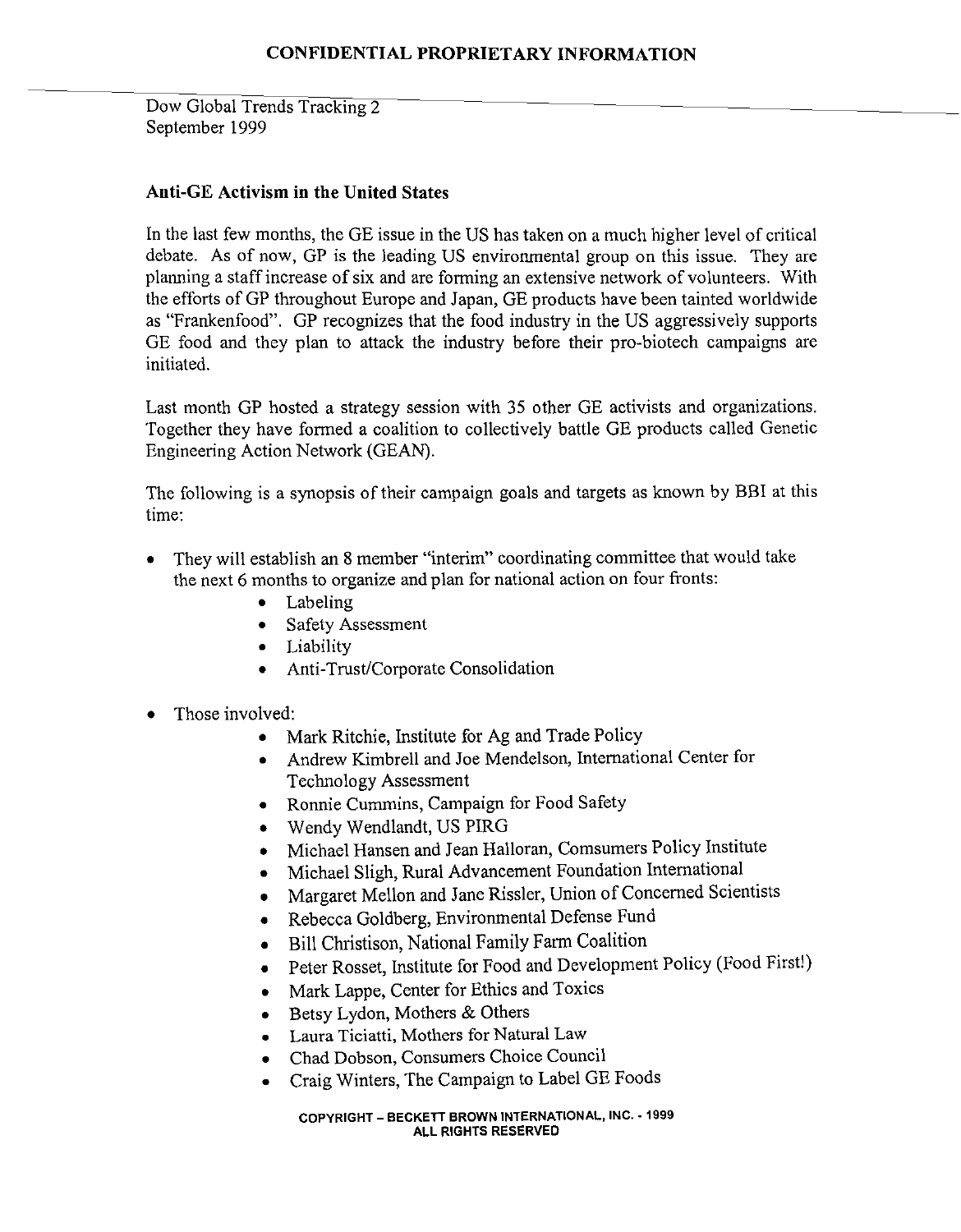- Jeff Wise, National Environmental Trust
- Larry Bohlen, Friends of the Earth
- Sierra Club
- Ellen Hickey, Pesticide Action Network
- Brian Halweil, World Watch
- Mary Teitel, Council for Responsible Genetics
- They are also hoping to recruit various scientists, doctors and religious/corporate responsibility organizations

\*There has not been a public announcement of the formation of GEAN. This is confidential information. Goals, strategies, and platforms are now being developed under the guidance of Charles Margulis. The people listed above are the foremost anti-GE activists in the US. The only other person of significance that is not included, for reasons unknown, is Jeremy Rifkin.

\*Actions are being planned by GP and other activist groups for the WTO meeting in Seattle in November. No details yet.

### Louisiana

- John Stansbury of the Altman Foundation and the Kapor Foundation spent a week in Lake Charles. He met with members of all activist groups. His visit is very significant as he can play a substantial role in funding and group relations. Two of his goals include mending the relationship between MEAN and CLEAN and stopping racist accusations.
- CLEAN, RESTORE and Harold Schoeffler of the the Sierra Club will be meeting on October  $12<sup>th</sup>$  to discuss the formation of a Louisiana coalition.
- CLEAN interested in forming an alliance with local schools to counteract "propaganda" that industry may be introducing into schools.
- CLEAN is preparing to stop the permitting process of Dynergy. They are holding a public meeting on the 7'h of October at the Vincent Settlement School to discuss the permits.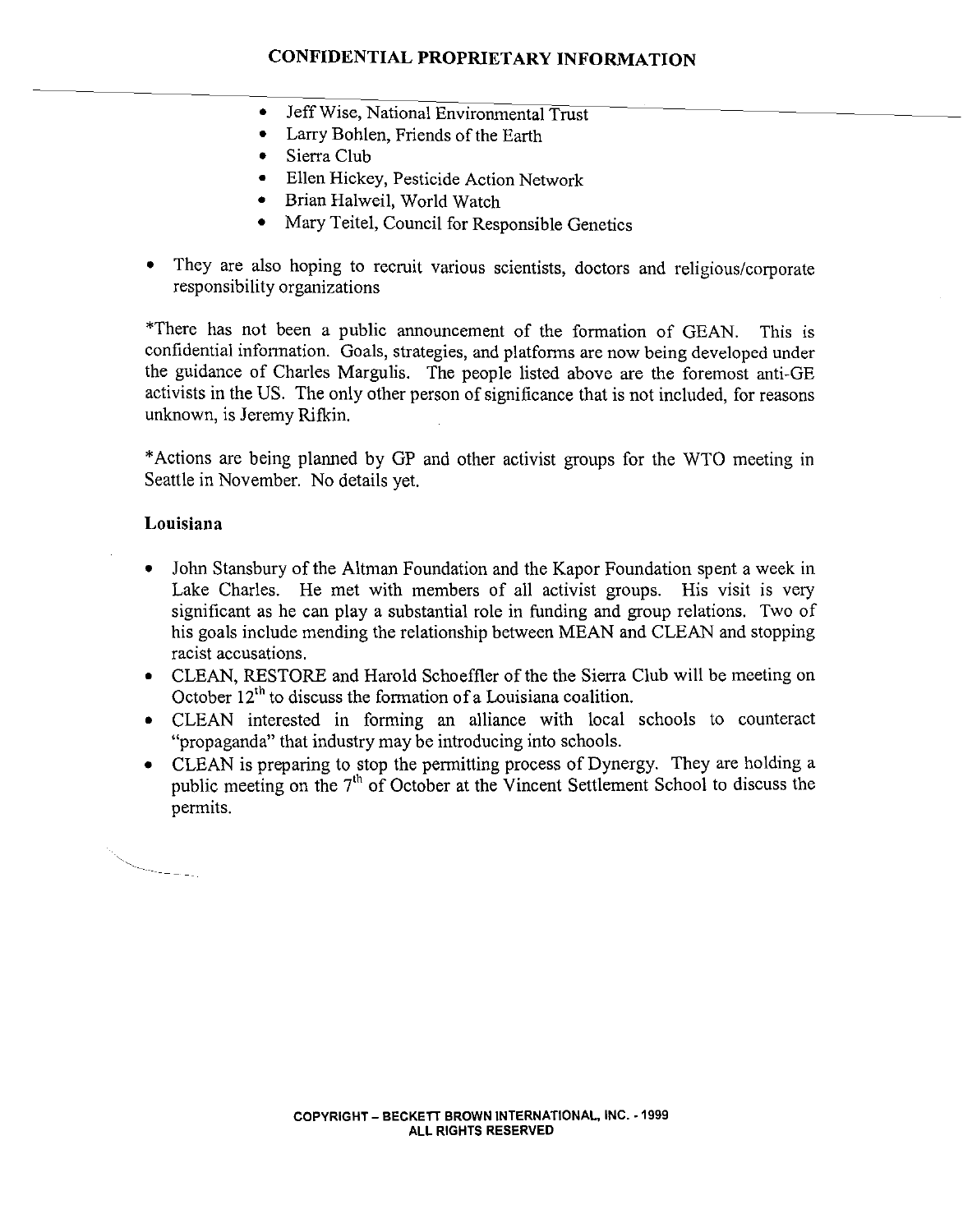# Beckett Brown International, Inc. Weekly Update 3 October 15, 1999

# **BIOTECHNOLOGY**

### NGOs/Advocacy

• A growing trend of anti-Gf activists is to stop the formation of monopolies. They are building **strategies to stop or dissolve any monopolies via anti-trust laws.**

Genetic Engineering Action Network - Anti GE Plan, continued

- **They are in the process of developing"a "declaration"**
- **As of now they have not developed a corporate food-industry strategy - but will remain a component** of campaign

#### Labeling and Safety Assessment

- The efforts on labeling will continue to follow the lawsuit by the CTA (Center for Technology Assessment), calling for FDA to require pre-market testing and labeling. GEAN wants to fight for testing and labeling, while most anti-GE activists are advocating labeling only.
- Concerned about inadequate labeling that would lead to the public being misled about the issue. Fighting both issues is imperative for GEAN so that they can avoid an industry induced labeling effort which can lead to the public perception that the issue is won.
- Long term goal is the ban on the cultivation of GE crops in the US.
- Short term goal is to stop approvals of new GE crops, implement mandatory segregation and labeling and mandatory pre-market assessment of the threat to the environment and human health

#### Liability

- Will be covered by Andrew Kimbell and Joe Mendelson who have been planning legal action on the liability issue as part of their FDA and EPA lawsuits
- Use liability issue as wedge between biotech companies and farmers. They wish to win the support of farmers by educating them about the possibility of being caught in a lawsuit for the damage to the environment caused by gene flow. Organic farmers are concerned about not "attacking" fellow farmers, but are concerned that their crops will be contaminated.

Anti-Trust/Corporate Consolidation

- Open the public up to the difference between what kind of food system they want and what kind they are getting
- Put staff person on farm outreach that can be directly involved with the needs of farmers and **create an** environmental-farm **connection. No decisions have been made on who is to be** appointed.

Political Opportunities

- EPA decision on Bt crops and/or legal decision on the CTA lawsuit. They believe that the EPA may add some requirements or strengthen existing rules on Bt crops, but will not create a **meaningful regulatory structure.**
- WTO meeting in Seattle in November. ..coastal Seattle has several grain export sites
- Presidential Election. GE is a powerful election issue, especially targeting mothers

GE Crops in the US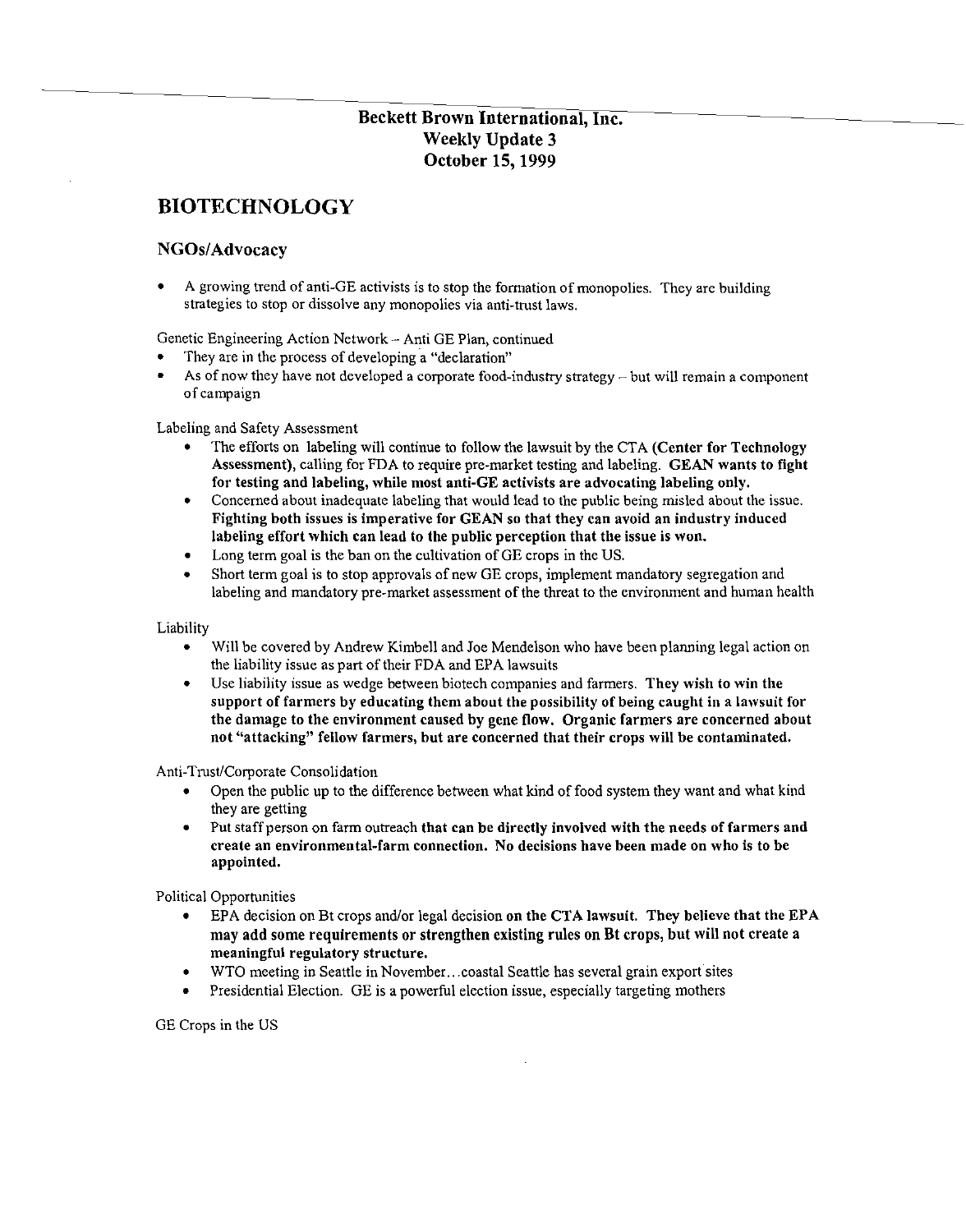- Hope to try to bring attention to Dr. Charles Benbrook's study that Bt/GE soy crops yield less, cost **more and entail more chemical use than conventional. .. want to get the word out on this to farmers** before the end of the year
- Action on Bt crops is important by next year. ..EPA need to let seed companies know, by the end of the **year, what they can grow or seed stock before their registrations expire.**

Pro-Biotech Organizations: Possible targets

- Grocery Manufacturers of America: represent big food companies and biotech firms. They are planning a year-long pro-GE campaign
- International Food Information Council
- Food Marketing Institute: industry front group
- Monsanto: Main target throughout Europe. Not well known in US.
- DuPont: They are waiting for Monsanto to self-destruct. They will be tougher to fight *blc* they are developing products with benefits (cholesterol lowering oil plants, vitamin rich crops.ctc.) They will, though, advocate labeling to advertise health benefits.
- Dow: Watching closely the development of new products... Tie into the Toxics campaign.
- Novartis: Gerber link makes them good US target.
- Grain Exporters/Processors: Cargill, Archer Daniels Midland, AE Stanley, Con Agra. Watching, closely, their links with biotech companies... ADM and Stanley renounce certain Bt corn that is not approved in Europe.
- Biotechnology Industry Organization

**Other Industry Organizations: American Crop Protection Association, National Corn Growers Ass., National Cotton Council and American Soybean Association. Can be weakened by consumer pressure.**

#### CAMPAIGN IDEAS

| Long Term:    | A ban on the cultivation of GE crops in the US            |
|---------------|-----------------------------------------------------------|
| Short Term: . | Mandatory segregation of GE crops                         |
|               | Mandatory long-term pre-market safety testing of GE crops |
|               | Mandatory and strong labeling of rules.                   |

GP to increase staff by 6.

# **CORPORATE RESPONSIBILITY**

#### *NGOsl***Advocacy**

- NETAID: Industry, government and musicians working together to eradicate poverty. Mossville, Louisiana was the only US town to be featured. Once again, Mossville is brought into the world spotlight with MEAN at the forefront blaming industry for the problems in poor, industrial areas.
- Local Louisiana activists are working together to publish a Legislative Report Card grading the environmental and health efforts made by state and local government.
- 60 Minutes is doing an investigative report on how Rule 20 has affected local activist groups and the **poor from receiving pro bono legal assistance. The activist groups want to make the most** ofthis opportunity to fight the Dynegy permitting process. MEAN and CLEAN are planning an experiment in which they will call upon the Tulane Law Clinic for legal assistance to halt the permitting process. Together the activist groups, the Tulane Law Clinic and 60 Minutes will track the progression of how Rule 20 can have an adverse affect on the work of the activists. Additionally, there is a statewide effort to derail the PPG incinerator permit.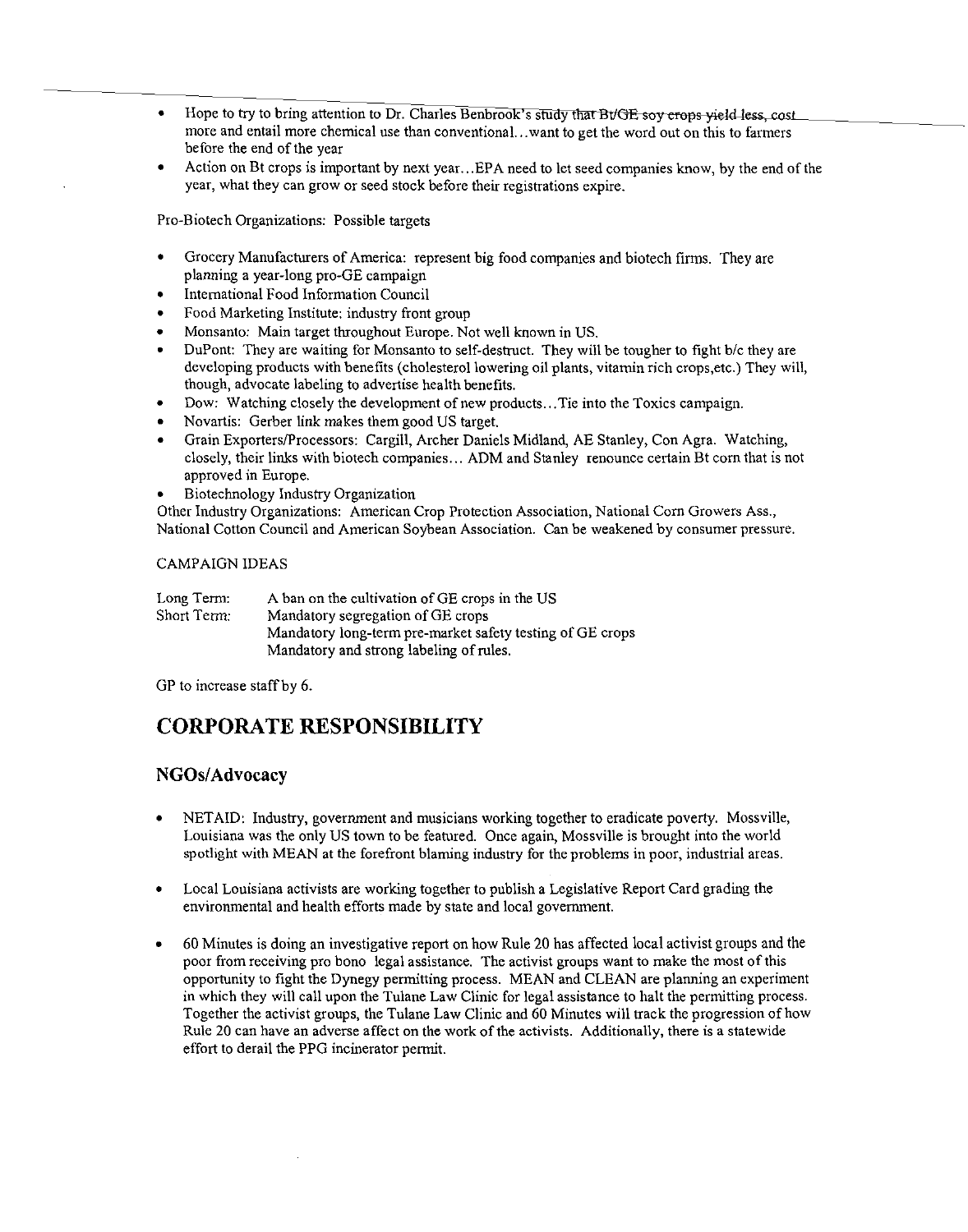- The Lake Charles area activists are working with Dr. Peter Orris to investigate the high-levels of ADD and ADHD in Calcasieu Parish. Dr. Orris is head of the Cook County Hospital Division of **Occupational Medicine and is an environmental health advocate with** connections **to Health Care Without Harm and Greenpeace. This effort is an extension ofthe ATSDR report on dioxin levels in** the Calcasieu area. The local activists are preparing to take the results before the school boards to **encourage them to take a stand against industry.**
- Local activists recognize the efforts of industry, the Chamber, and elected officials to actively derail the EPA's efforts in Calcasieu. Not known to industry or the Chamber is that the local Calcasieu Parish govermnent does not want the either to take a leadership position in the clean-up effort.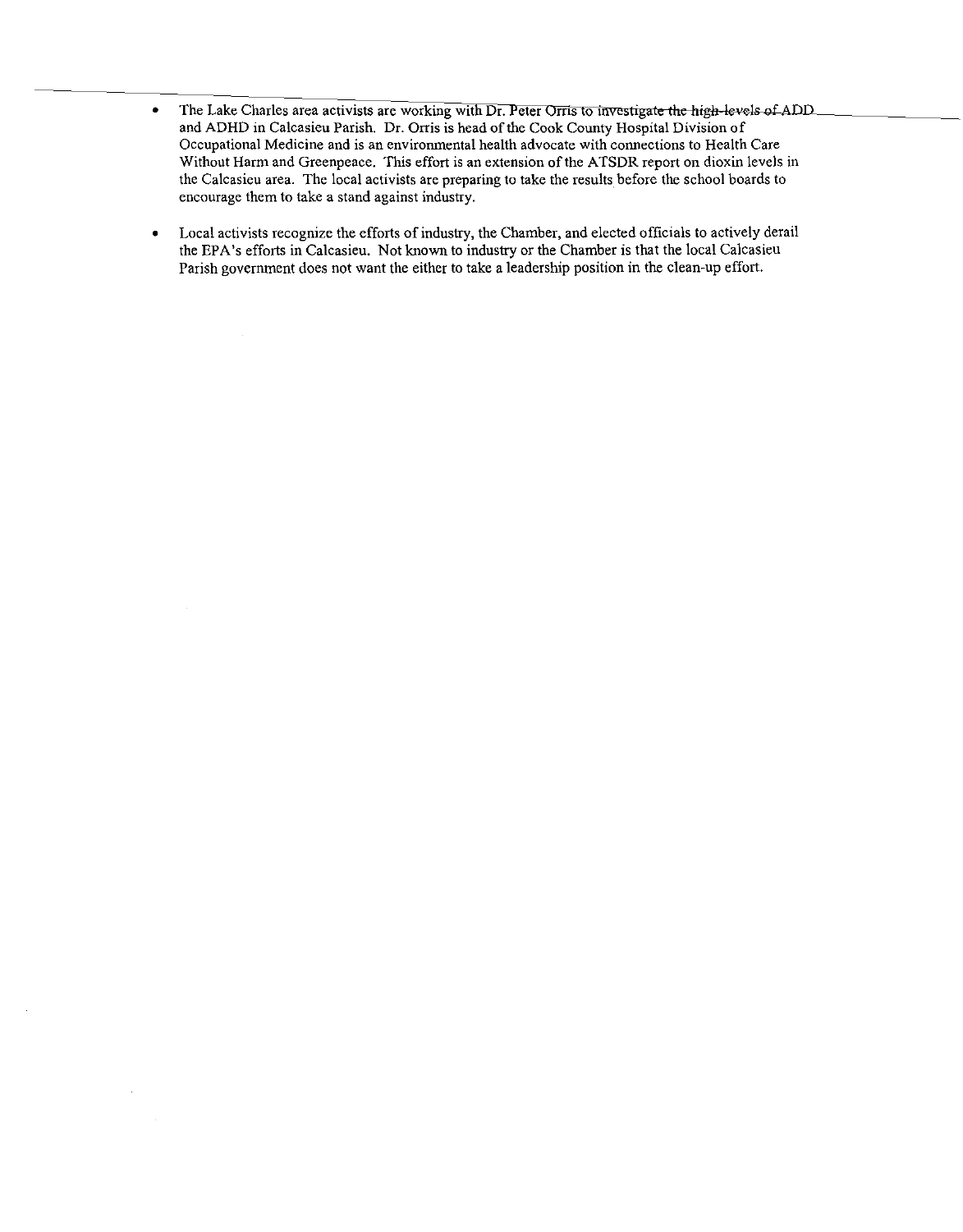## Beckett Brown International, Inc. Weekly Update 3 October 15, 1999

# BIOTECHNOLOGY

### NGOs/Advocacy

• A growing trend of anti-GE activists is to stop the formation of monopolies. They are building strategies to stop or dissolve any monopolies via anti-trust laws.

Genetic Engineering Action Network - Anti GE Plan, continued

- They are in the process of developing a "declaration"
- As of now they have not developed a corporate food-industry strategy but will remain a component of campaign

#### Labeling and Safety Assessment

- The efforts on labeling will continue to follow the lawsuit by the CTA (Center for Technology Assessment), calling for FDA to require pre-market testing and labeling. GEAN wants to fight for testing and labeling, while most anti-GE activists are advocating labeling only.
- Concerned about inadequate labeling that would lead to the public being misled about the issue. Fighting both issues is imperative for GEAN so that they can avoid an industry induced labeling effort which can lead to the public perception that the issue is won.
- o Long term goal is the ban on the cultivation of GE crops in the US.
- Short term goal is to stop approvals of new GE crops, implement mandatory segregation and labeling and mandatory pre-market assessment of the threat to the environment and human health

#### Liability

- o Will be covered by Andrew Kimbell and Joe Mendelson who have been planning legal action on the liability issue as part of their FDA and EPA lawsuits
- Use liability issue as wedge between biotech companies and farmers. **They wish to win the** support of farmers by educating them about the possibility of being caught in a lawsuit for the damage to the environment caused by gene flow. Organic farmers are concerned about **not "attacking" fellow farmers, but are concerned that their crops will be contaminated.**

Anti-Trust/Corporate Consolidation

- Open the public up to the difference between what kind of food system they want and what kind they are getting
- Put staff person on farm outreach that can be directly involved with the needs of farmers and **create an environmental-farm connection. No decisions have been made on who is to be** appointed.

Political Opportunities

- EPA decision on Bt crops and/or legal decision on the CTA lawsuit. They believe that the EPA may add some requirements or strengthen existing rules on Bt crops, but will not create a meaningful regulatory structure.
- WTO meeting in Seattle in November... coastal Seattle has several grain export sites
- Presidential Election. GE is a powerful election issue, especially targeting mothers

GE Crops in the US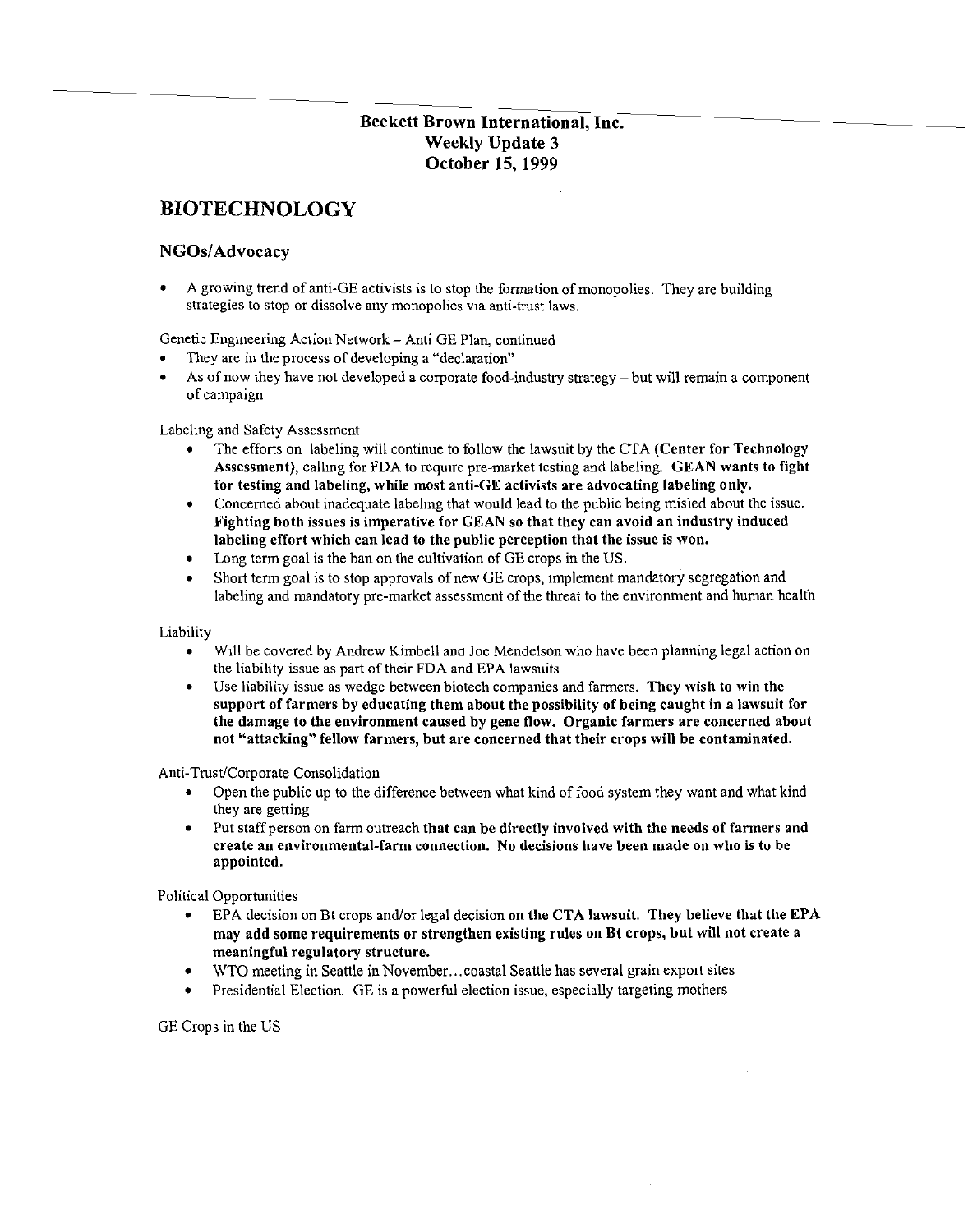- **•** Hope to try to bring attention to Dr. Charles Benbroo **more and entail more chemical use than** conventional. **.. want to get the word out on this to farmers s** study that Bt/GE soy crops yield less, cost<br>want to get the word out on this to farmers.<br>And to let seed companies know by the end of before the end of the year
- Action on Bt crops is important by next year...EPA need to let seed companies know, by the end of the **year, what they can grow or seed stock before their registrations expire.**

**Pro-Biotech Organizations: Possible targets**

- **Grocery Manufacturers of America: represent big food companies and biotech firms.** They are planning a year-long pro-GE campaign
- **International Food Information Council**
- Food Marketing Institute: industry front group
- Monsanto: Main target throughout Europe. Not wel1 known in US.
- DuPont: They are waiting for Monsanto to self-destruct. They will be tougher to fight *blc* they are developing products with benefits (cholesterol lowering oil plants, vitamin rich crops, etc.) They will, though, advocate labeling to advertise health benefits.
- Dow: Watching closely the development ofnewproducts...Tie into the Toxics campaign.
- Novartis: Gerber link makes them good US target.
- Grain Exporters/Processors: Cargill, Archer Daniels Midland, AE Stanley, Con Agra. Watching, closely, their links with biotech companies... ADM and Stanley renounce certain Bt corn that is not approved in Europe.
- Biotechnology Industry Organization

Other Industry Organizations: American Crop Protection Association, National Corn Growers Ass., National Cotton Council and American Soybean Association. Can be weakened by consumer pressure.

#### CAMPAIGN IDEAS

| Long Term:  | A ban on the cultivation of GE crops in the US            |
|-------------|-----------------------------------------------------------|
| Short Term: | Mandatory segregation of GE crops                         |
|             | Mandatory long-term pre-market safety testing of GE crops |
|             | Mandatory and strong labeling of rules.                   |

GP to increase staff by 6.

# **CORPORATE RESPONSIBILITY**

#### **NGOs/Advocacy**

- NETAID: Industry, government and musicians working together to eradicate poverty. Mossville, Louisiana was the only US town to be featured. Once again, Mossville is brought into the world spotlight with MEAN at the forefront blaming industry for the problems in poor, industrial areas.
- Local Louisiana activists are working together to publish a Legislative Report Card grading the environmental and health efforts made by state and local government.
- 60 Minutes is doing an investigative report on how Rule 20 has affected local activist groups and the poor from receiving pro bono legal assistance. The activist groups want to make the most of this opportunity to fight the Dynegy permitting process. MEAN and CLEAN are planning an experiment in which they will call upon the Tulane Law Clinic for legal assistance to halt the permitting process. Together the activist groups, the Tulane Law Clinic and 60 Minutes will track the progression of how Rule 20 can have an adverse affect on the work of the activists. Additionally, there is a statewide effort to derail the PPG incinerator permit.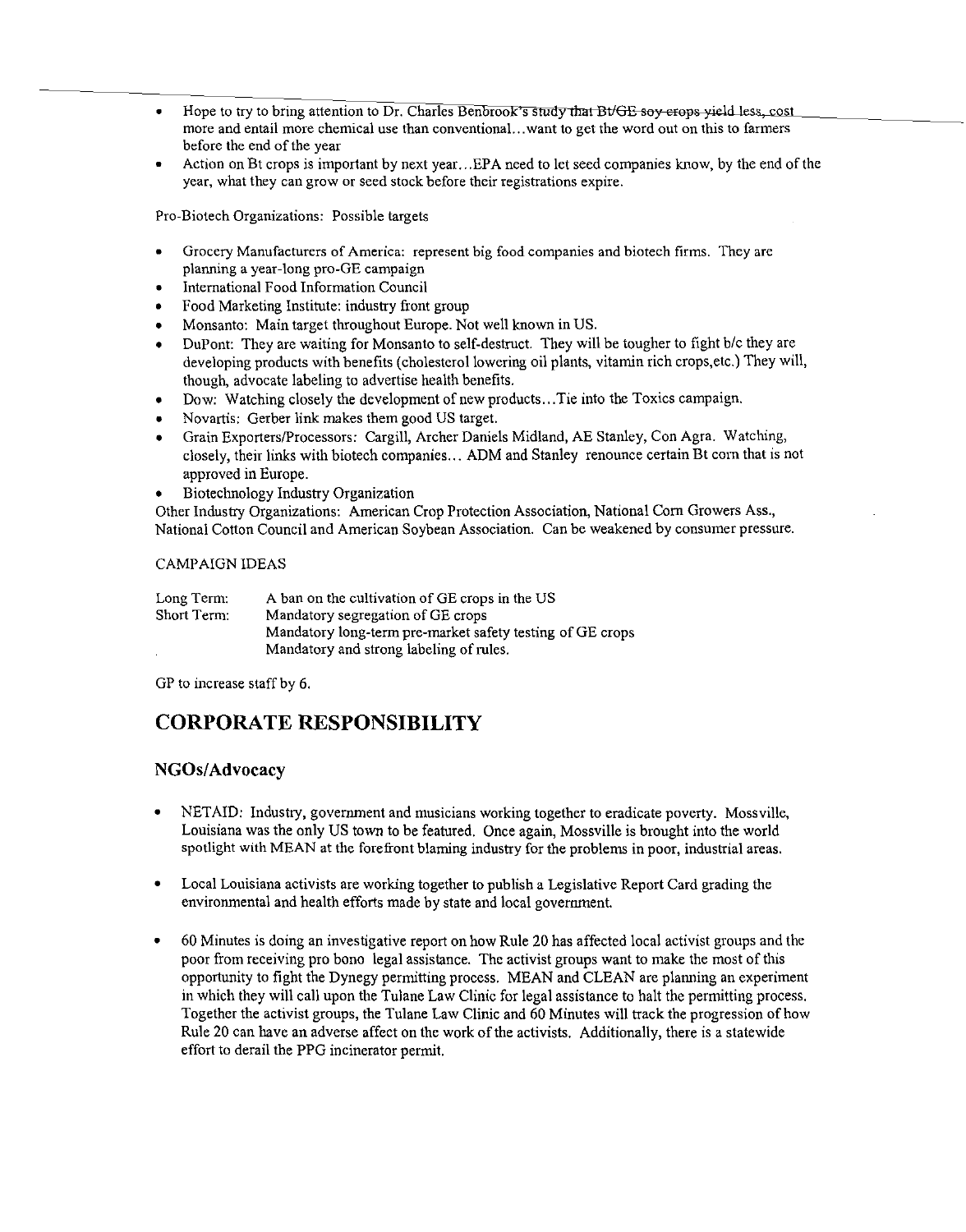- The Lake Charles area activists are working with Dr. Peter Orris to investigate the high-levels of ADD and ADHD in Calcasieu Parish. Dr. Orris is head ofthe Cook County Hospital Division of **Occupational Medicine and is an environmental health advocate with connections to Health Care** Without Harm and Greenpeace. This effort is an extension of the ATSDR report on dioxin levels in **the Calcasieu area. The local activists are preparing to take the results before the school boards to encourage them to take a stand against industry.**
- **Local activists recognize the efforts** ofindustry, **the Chamber, and elected officials to actively derail** the EPA's efforts in Calcasieu. Not known to industry or the Chamber is that the local Calcasieu **Parish government does not want the either to take a leadership position in the clean-up effort.**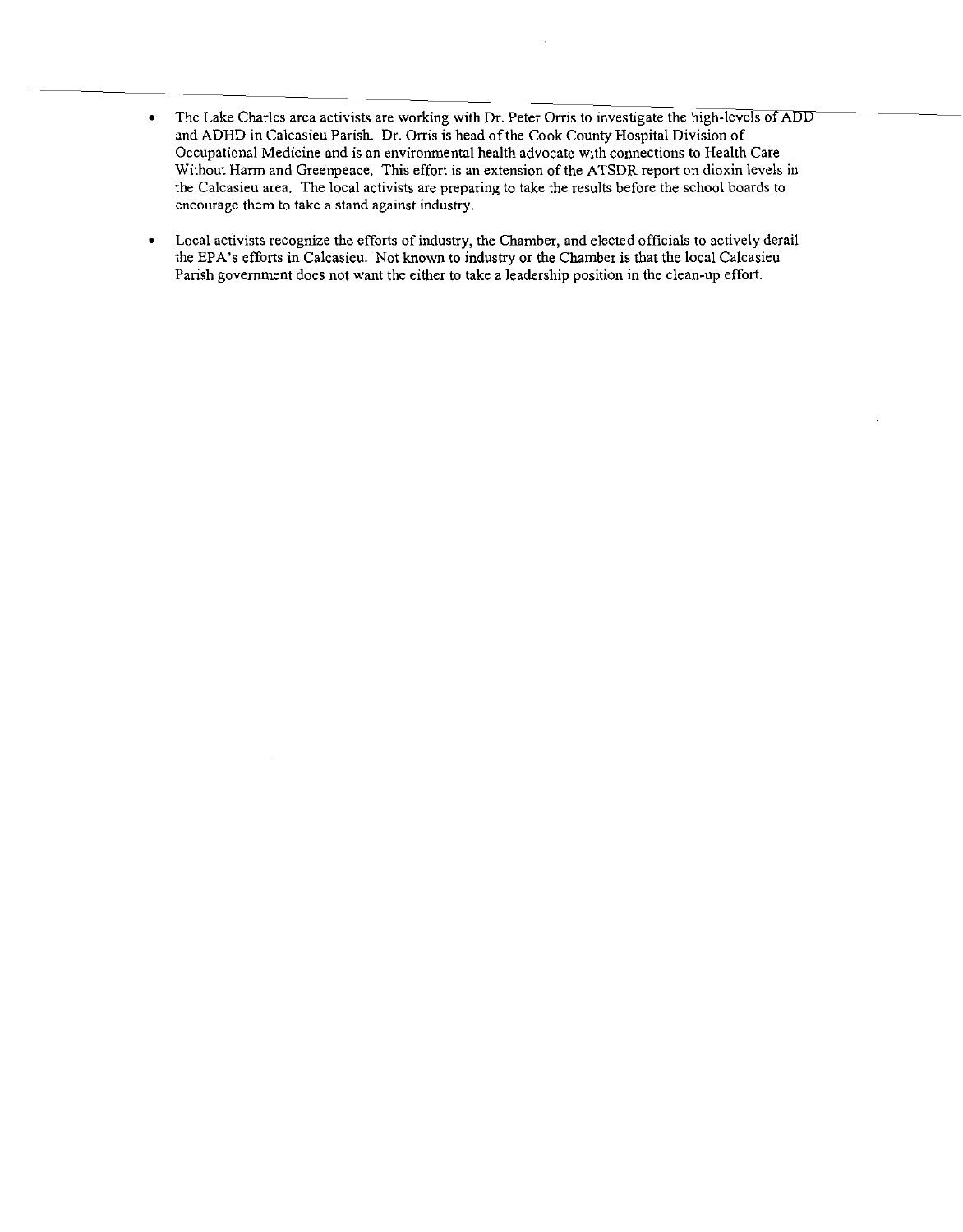# **Beckett Brown International, Inc. Weekly Update 4 November 5, 1999**

# **DIOXIN AND/OR CORPORATE RESPONSIBILITY**

The following information can be categorized by both headings

*The following information was supplied by confidential sources and should be used with great discretion.*

### NGOs/**Advocacy**

Louisiana

In a letter drafted by Dr. Peter Orris to his colleagues at ATSDR, Drs. Pharagood-Wade, Carter and Lichtveld, Orris outlined some of the recommendations and conclusions from his work in Mossville on dioxin exposure.

- Establish regular monitoring of chemical releases from plants. He recommends that this should primarily be the responsibility of the producers. Due to the lack of rapid compliance by the chemical manufacturers, Dr. Orris suggests that the govemment needs to also undertake this project, with the help of the community, to assure accuracy.
- Additional and more comprehensive testing needs to be done throughout Louisiana to identify the health effects not just exposure. Dr. Orris states that such testing should be used to assure adequate health care for all potential conditions caused by exposure. Dr. Orris hopes that a presumption of causative effects would prompt the manufacturing companies to provide health in to residents.
- Dr. Orris recommends that several epidemiologic studies should also be performed to identify community-wide health effects of exposure. He proposes that, in conjunction with the Louisiana Tumor Registry at Louisiana State University Medical Center, a detailed review of cancer data should be evaluated based on census tract or zip code basis.
- Dr. Orris also recommends that a review of school records and educational testing be performed to uncover possible neurotic effects that can accurately identify learning disabilities caused by exposure.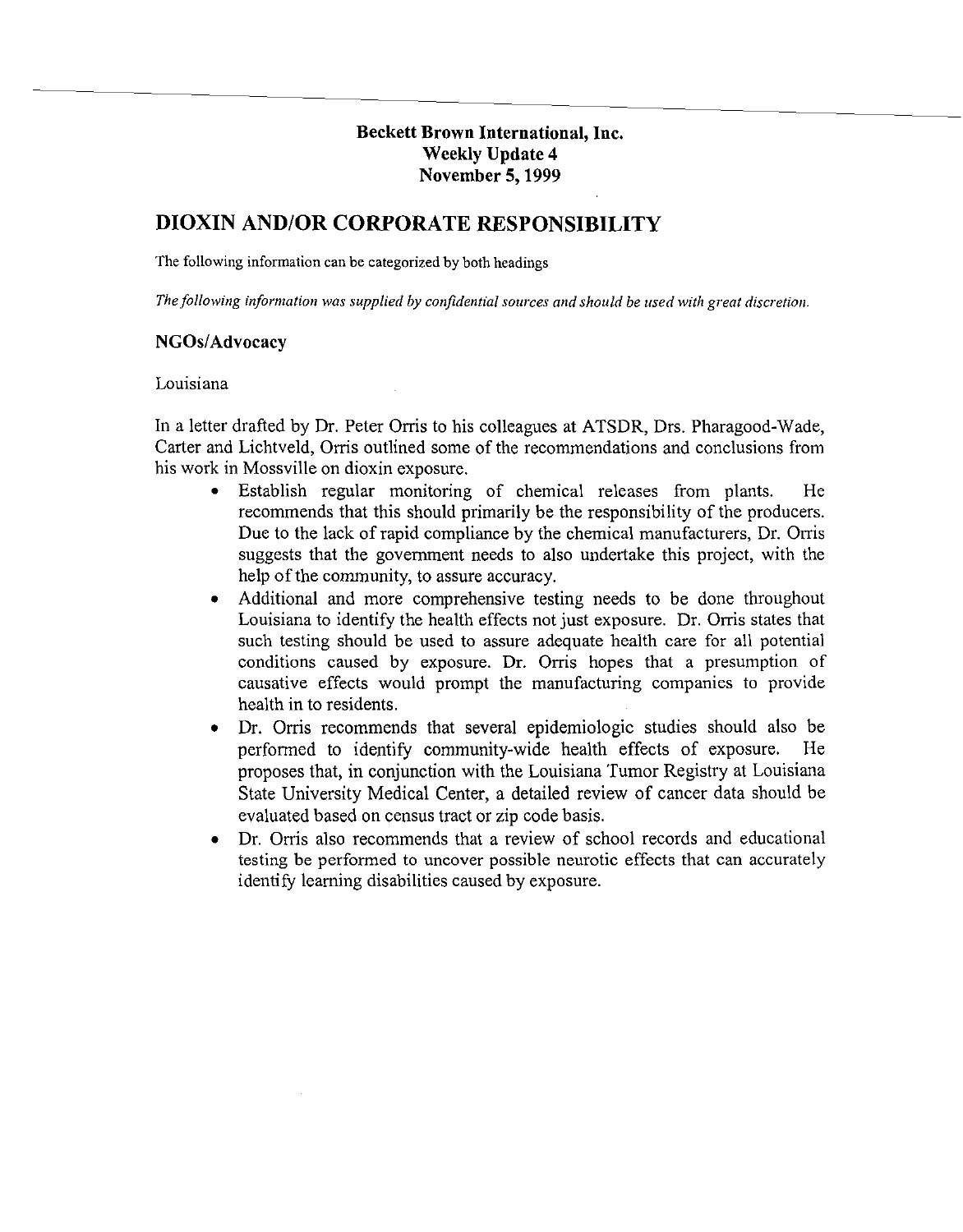# **Beckett Brown International, Inc. Weekly Update November 12, 1999**

# **BIOTECHNOLOGY**

*Thefollowing information was supplied by confidential sources and should be used with great discretion.*

#### **N***GOsl***Advocacy**

- GP is promoting, and will be attending, the November  $18<sup>th</sup>$  public meeting being held by the FDA to discuss GMO's. The meeting will be held at One Prudential Plaza, 130 East Randolph Street, 40<sup>th</sup> Floor from 9 a.m. to 6 p.m. They are developing testimony which they hope to give at the last meeting of the day, giving them a chance to addresses any discussions from earlier that day.
	- They are planning on recruiting people for public comment and connecting with allies such as IATP, PAN, Food First!, and Mothers & Others.
	- GP may plan a publicity stunt that will attract the attention of the media giving them free publicity.
	- They are hoping to expose the fact that because the FDA allows GMO's on the market, industry is hiding behind the Agency while hypocritically assuring consumers that they will stop using GE products.
	- Charles Margulis, GP GE Campaign Director, is working with local chefs to **coordinatea "True Foods"tour. The tour will encompass visits to local restaurant to** speak with the chefs about GMO foods, visits to supermarkets and whole foods store **to talk to proprietors and customers, and to host a celebratory dinner.**

# **DIOXIN**

#### **N***GOsl***Advocacy**

#### **Louisiana**

- EPA is planning to meet with CLEAN, MEAN, RESTORE, CBE, and GP to discuss 12 possible new **air monitoring stations based upon wind rose information and where they believe the main sources of** pollution to be
- Local activist groups in the Lake Charles/Norco area have presented a report to the EPA that outlines the findings of the Bucket Brigade effort. These findings will be used as a basis for an environmental justice lawsuit against ShelllMotiva requesting that the companies pay for the community to be **relocated.**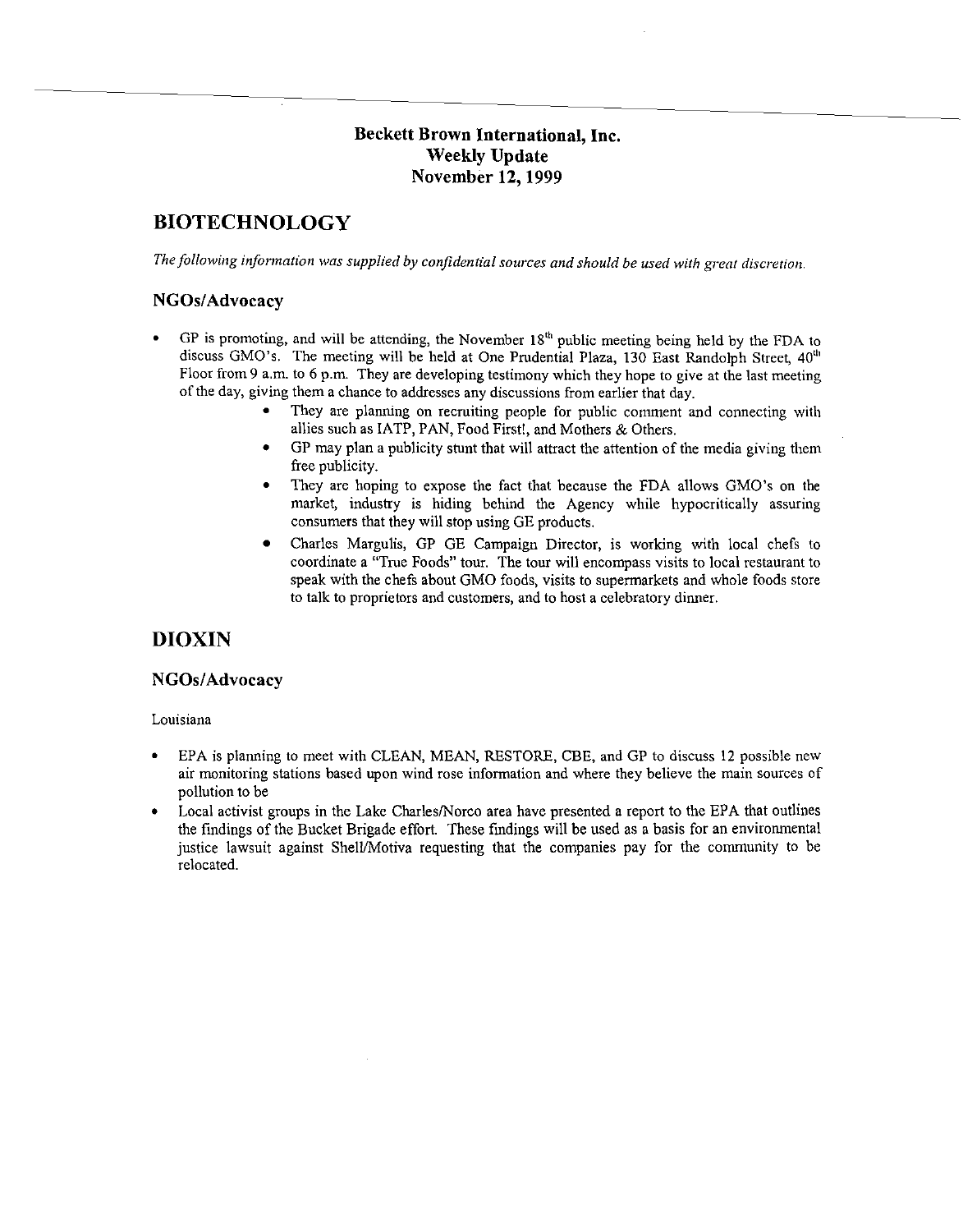### **Beckett Brown International, Inc. Weekly Update December 10, 1999**

*The following information was supplied by confidential sources and should be used with great discretion.*

# **GREENPEACE**

The resignation of the GP Board of Directors should have little or no effect on the campaign goals of the **OP US staff. The resignation came about due to irreconcilable differences concerning the Voting** Membership and the influence of GP International. The executive body of GP US does not feel that the **resignation of the Board members will hurt the campaigns.**

In the last two years, GP US has been under the guidance of GP International. Under GPI's guidance, GP **US has been encourage to steer away from their grassroots ancestry and take on a more corporate image.** This has caused a great deal of internal discord with most of the long-time employees; many of whom have left the organization. Despite the internal problems, GP US membership exceeds 300,000 and they claim to be "on target" for donations, yet they fear that the NYT article may hurt them financially.

# **GENETIC ENGINEERING**

### NGOs/Advocacy

- Most activist groups feel that their Anti-GMO message was successfully delivered during the WTO **Ministerial.**
- GP is tentatively planning another "action" against Kellogg's on December 13<sup>th</sup>. They want to encourage people to return boxes of Kellogg's cereal to their local grocers and asking the merchants to tell Kellogg's that the customers refuse to eat GMO foods.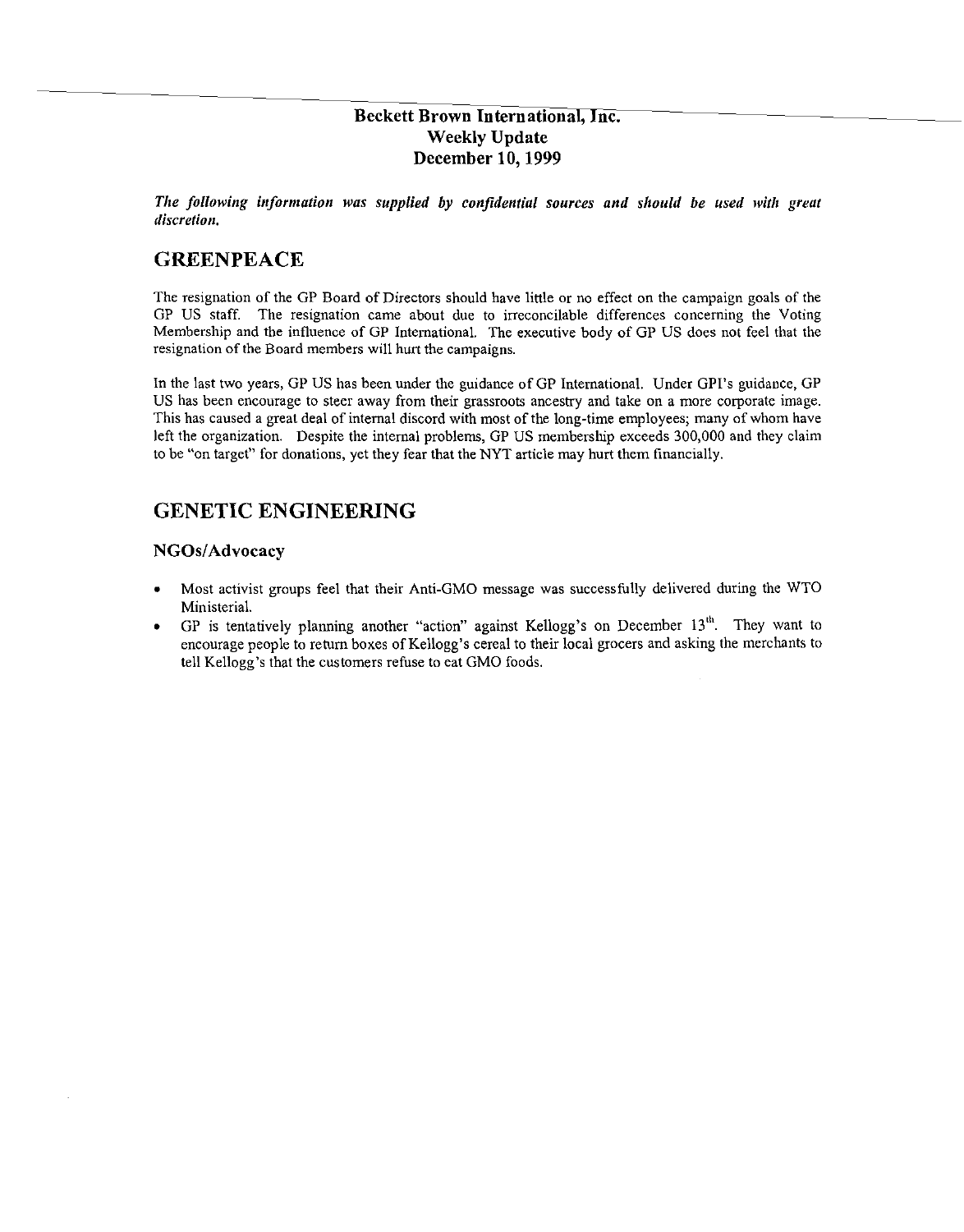## **Beckett Brown International, Inc. Weekly Update January 13, 2000**

*The following information was supplied by confidential sources and should be used with great discretion.*

# **GENETIC ENGINEERING**

#### NGOs/**Advocacy**

- **Greenpeace has been sending out confidential questionnaires to agricultural, food and biotech companies. The following are SOffie ofthe questions:**
	- Do you use genetically modified ingredients or products derived from GE organisms **in your products? If yes, which ones? If no, what steps have you taken to insure that** you are not using GMOs?
	- Does your company support the consumer's right to know if foods are GMO or **contain genetically modified ingredients?**
	- **Do you currently inform your customers whether you use GMO ingredients or** products derived from GMO organisms in your product?
	- Does your company support keeping GMO crops separate from natural crops through all stages of production, transport, handling and process?
	- Is your company interested in finding sources for ingredients that are NOT produced **with genetic engineering?**
	- Would you like more information from Greepeace on sources for non-GMO ingredients, labeling, or other issues related to biotechnology?
- GP will use the results of this survey to publish a report on which companies are working in the best **interest of the environment andtheir customers.**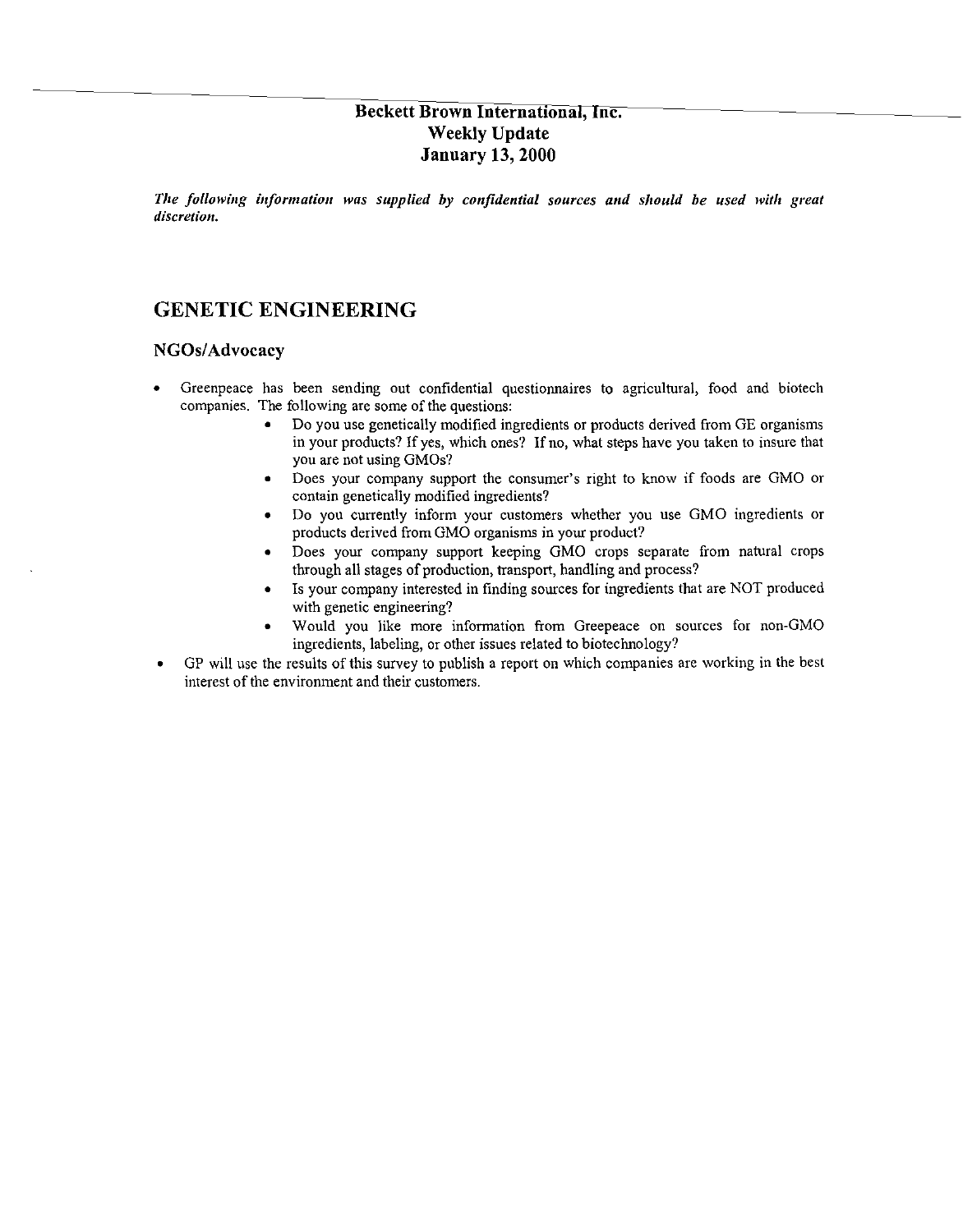# **Beckett Brown International, Inc. Weekly Update February 17, 2000**

# **BIOTECHNOLOGY**

*Thefollowing information was supplied by confidential sources and should be used with great discretion.*

### **NGOs/Advocacy**

GPUS is in the process of finalizing their 2000 GE campaign. They are focusing their efforts on three main projects and staff changes. Two of the projects are discussed below.

- The "GMO Contamination Alert" project is being lead by Beverly Thorpe. The overall aim of the project is to prevent further irreversible releases ofGMO's into the environment.
	- Objectives:
		- I) To expose the lack of EPA regulation on GMO's that are currently in the environment.
		- 2) Stigmatize GMO's and GMO producers as junk science.
		- 3) Gain specific and national endorsement of anti-GMO activity.
	- o GPUS recognizes that the scientific argument in the US is used in defense of GMO's. GP will try to associate all valid scientific evidence with the campaign but will avoid a debate based solely of scientific **pros and cons.**
	- GP will try to counter the "all is well so far" mentality of the science. They will seek out and expose any cases similar to that of the monarch butterfly.
	- **Tasks:**
		- **1) Further development of the rhizobia story. They aim to expose bacterial contamination into the environment by releasing a report on the commercialization of rhizobia. GP will be sampling for environmental release and is planning a direct action against the plant that will coincide with any contamination findings. BBI is investigating what the "direct action" may be.**
		- 2) GP will attack the EPA for any weak government regulations.<br>3) Follow-up on the Bt lawsuit with an FOIA request for an
		- 3) Follow-up on the Bt lawsuit with an FOIA request for any exchange between the FDA and industry on Bt crop re-registration. They will "scandalize" any Agency dealings if it is revealed they have reassured the industry that they will be re-registered. GP will make plans to be prepared **for action if or when Bt crops are** re-registered.
- The "GMO Free True Harvest" project is being also being lead by Beverly Thorpe. The overall aim of this project is to create a reversal of the US farmer support of GMO products and to create a political and financial endorsement of sustainable agriculture and family farms.
	- Objectives:
		- I) Create dual commodity trading for GMO and non-GMO crops.
		- 2) Connect non-GMO farmers with industries seeking non-GMO products.
		- 3) Create extensive rejection of purchase and planting ofGMO seeds by agricultural sector.
	- GP wants to portray the farmer as the victim of the biotech industry rather than the opponent.
	- This project is required to strategically bring the negative effects of GMO's on US farmers.
	- Connect GMO-free producers with consumers to create a belief that GMO's are dead. GP hopes that this **will generate some success storiesfor farmers.**
	- o Tasks:
		- I) Build and maintain a regular news service of GMO facts for farmers. The service will provide **information on the economic realities, success stories, anti-corporate facts and trends, and market** development.
		- 2) They will initially focus on the trading and pricing ofsoy and com by linking the increasing demand for GMO-free sources and the premiums being offered for non-GMO harvests.
		- 3) Work with the organic farming community on the issue ofBT and GMO contamination.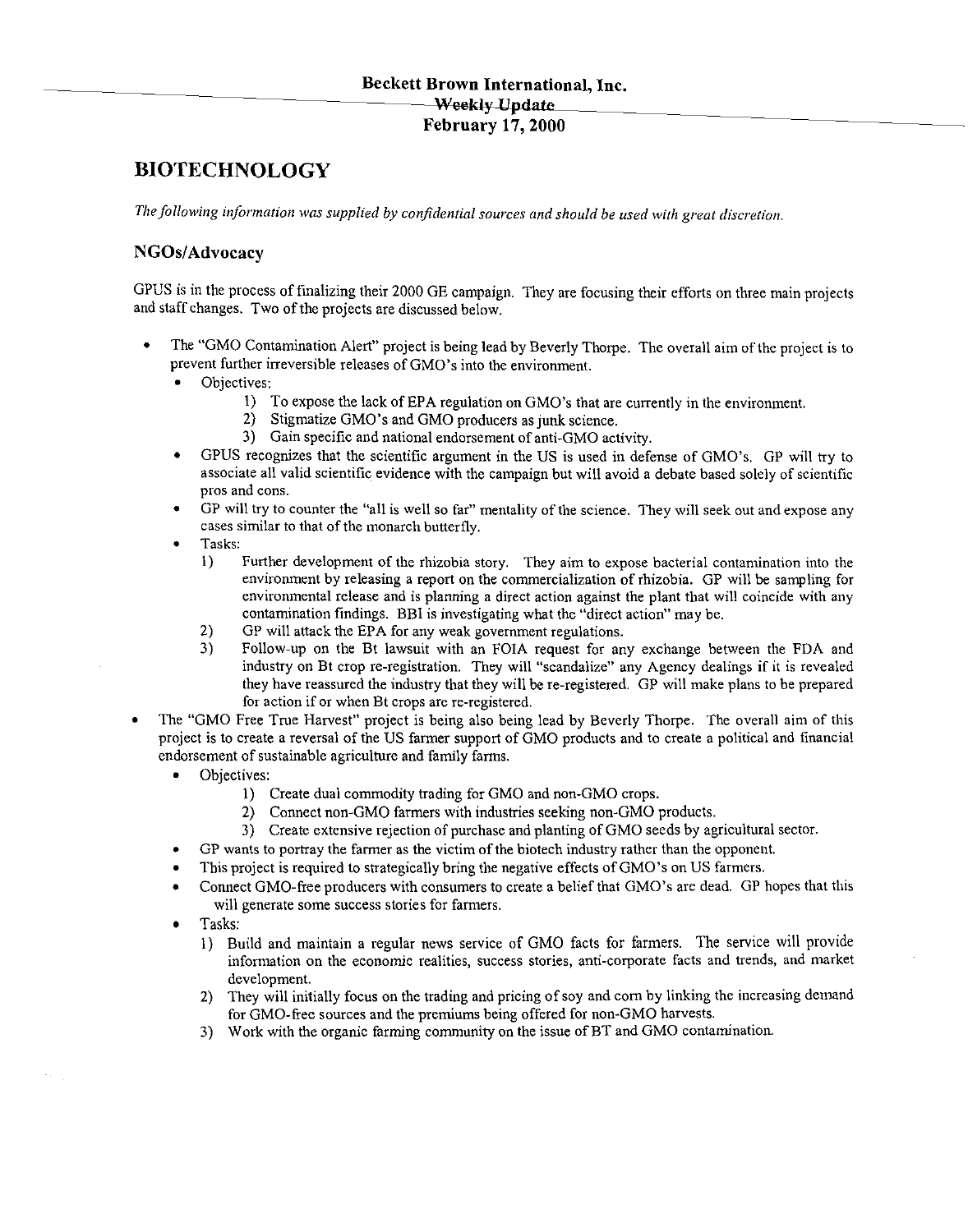# **Beckett Brown International, Inc. Weekly Update February 24, 2000**

# **BIOTECHNOLOGY**

*Thefollowing information was supplied by confidential sources and should be used with great discretion.*

#### **NGOs/Advocacy**

- The third project for GP is the "True Food's" project and is being lead by Charles Margulis. The goal of the project is to build consumer resistance to GMO products. GP hopes that anti-GMO sentiment will force **companies to go GE-free and will increase the market for organic products.**
	- This project will focus on the public's "right to know". They will try to mirror the progress of the EU campaign. They will try to convince consumers that industry is practicing a "double standard" with US **consumers. In other words, industry will go GE-free for European consumers, but not for US.**
	- They will try to counteract industry's claim that the EU position is "hysteria". GP will target readily recognized food producers and retailers that will hopefully cause a domino effect among all GMO users and producers.
	- TASKS:
		- Industry Confrontation: GP's first target was Kellogg. A direct action hit and public campaign against Kellogg helped GP gain some US consumer recognition. \*\*Executive Director, Kristen Engberg has recently contacted Carlos Guitierrz, President of Kellogg, inviting him to meet with GP campaigners for an informal discussion on the GE issue. In her letter, Engberg apologizes for putting Kellogg in an uncomfortable position with its investors and customers.\*\* It is very common for GP to try to create alliances with their targets in order for them to gain recognition as corporate players.
		- Public Engagement: GP will form a consumer activist network in 2000. The network will first be established in California and will slowly move east. Members of the network will go through training that will compliment GP actions and the GP agenda. BBl will provide more **information on this as it evolves.**
		- Endorsements: GP will solicit the participation of those who are affected by GMO use. Chefs and restaurants will be the main target. They are also hoping for some celebrity **endorsements.**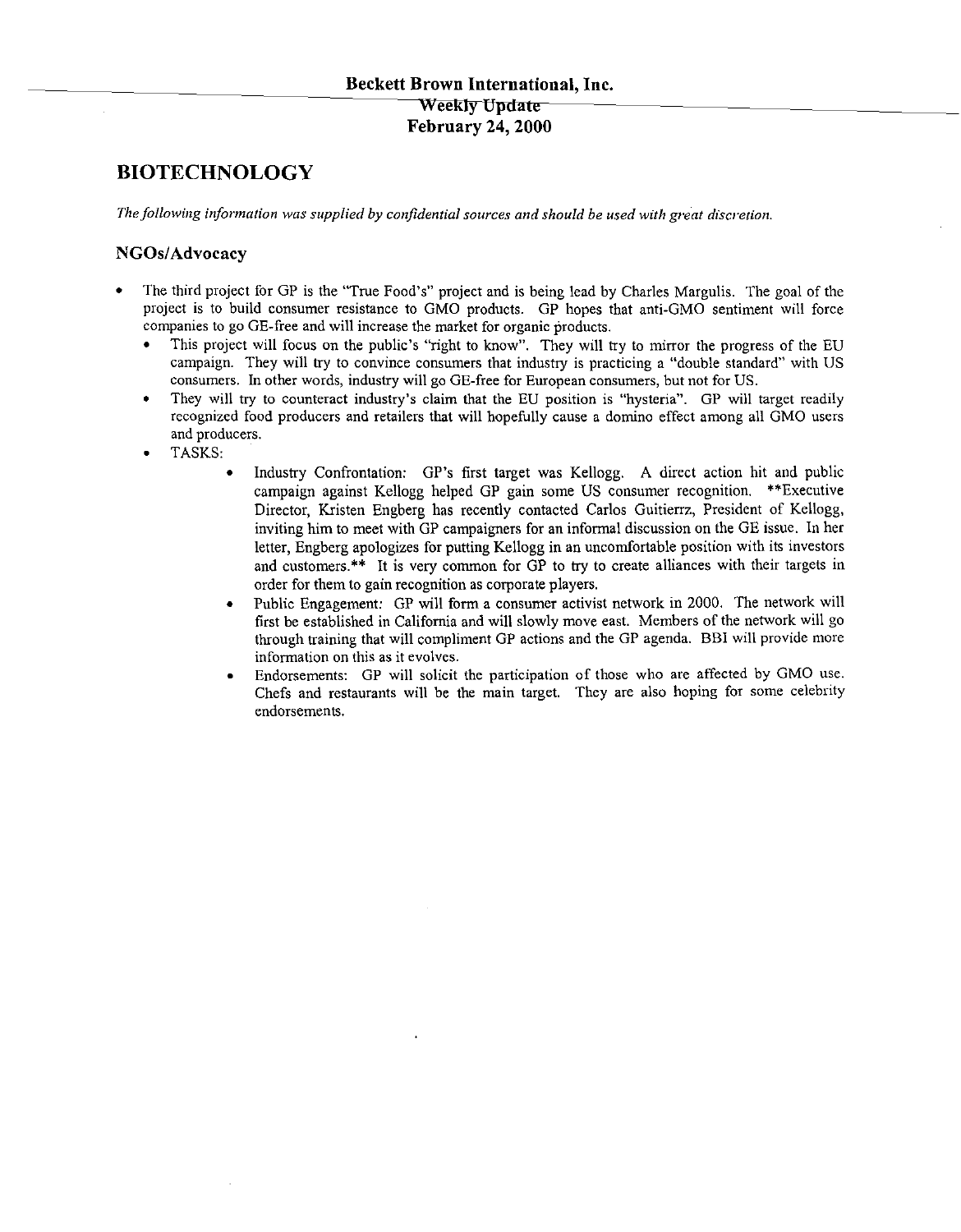# **Beckett Brown International, Inc. Weekly Update March 2, 2000**

# **BIOTECHNOLOGY**

*Thefollowing information was supplied by confidential sources and should be used with great discretion.*

### **NGOs/Advocacy**

**• Consumer Activist Network**

**Overview**

- The GP CAN will be based out of the San Francisco office with a 3 person staff.
- **The first few months** ofthe **campaign will focus on outreach in CA, especially the Bay area.**
- GP chose CA based on a demographic study revealing CA to have the most GP supporters as well as the highest **level of consumer concern regarding food and health issues.**
- **They will work with the Share West group.**

#### Goals

- To build a network of consumers and educate them against GMO's<br>• Build GP membership but not limit Network involvement to just GI
- Build GP membership but not limit Network involvement to just GP members.

#### Strategy

- **• Network will develop street-level consumer campaigns in local supermarkets and against certain companies** that will support the national GP goals.
- **• Build student activist groups, neighborhood/mother associations that will be trained in different types of involvement.**
- The Network will have it's own website. The website will allow internet activism, updates on what other **groups andcountries aredoing, contact with experiencedcampaigners, etc...**
- Staff members will conduct training and supply resources for members.
- One of the staff members will be a consumer campaigner with the ability to research and track market trends, develop shareholder strategies, and have political organization skills.
- GP's new staff scientist for the GMO campaign is Dr. Doreen Stabinsky. She will start in April. She is currently working in the Philippines as a Fulbright Scholar on the issue of NGO resistance to GMO rice. She has 15 years of experience in this field and is rumored to be well respected in the scientific community.

#### MISCELLANEOUS **GP INFORMATION**

- Two new members were elected to the GP Board of Directors: John Willis and Peggy Burks.
	- **John served as Board Chair for GP Canada is serving as temporary Board Chair for GP US. Additionally** he is a former GP campaigner for Japan, International, and Canada.
	- Peggy is the former Executive Director of the San Francisco Zoological Society and has worked with many advocacy groups in the Bay area.
- GP's main focus in the first half of 2000 is to build its membership base and raise funds via an expanded direct **marketing campaign. The campaign will involve numerous mailings, meetings with high-level donors, and recruiting corporate and celebrity donors. GP recognizes that fundraising during an election year will be very** difficult if not fruitless. GP plans to gross \$23 million and net over \$10 million.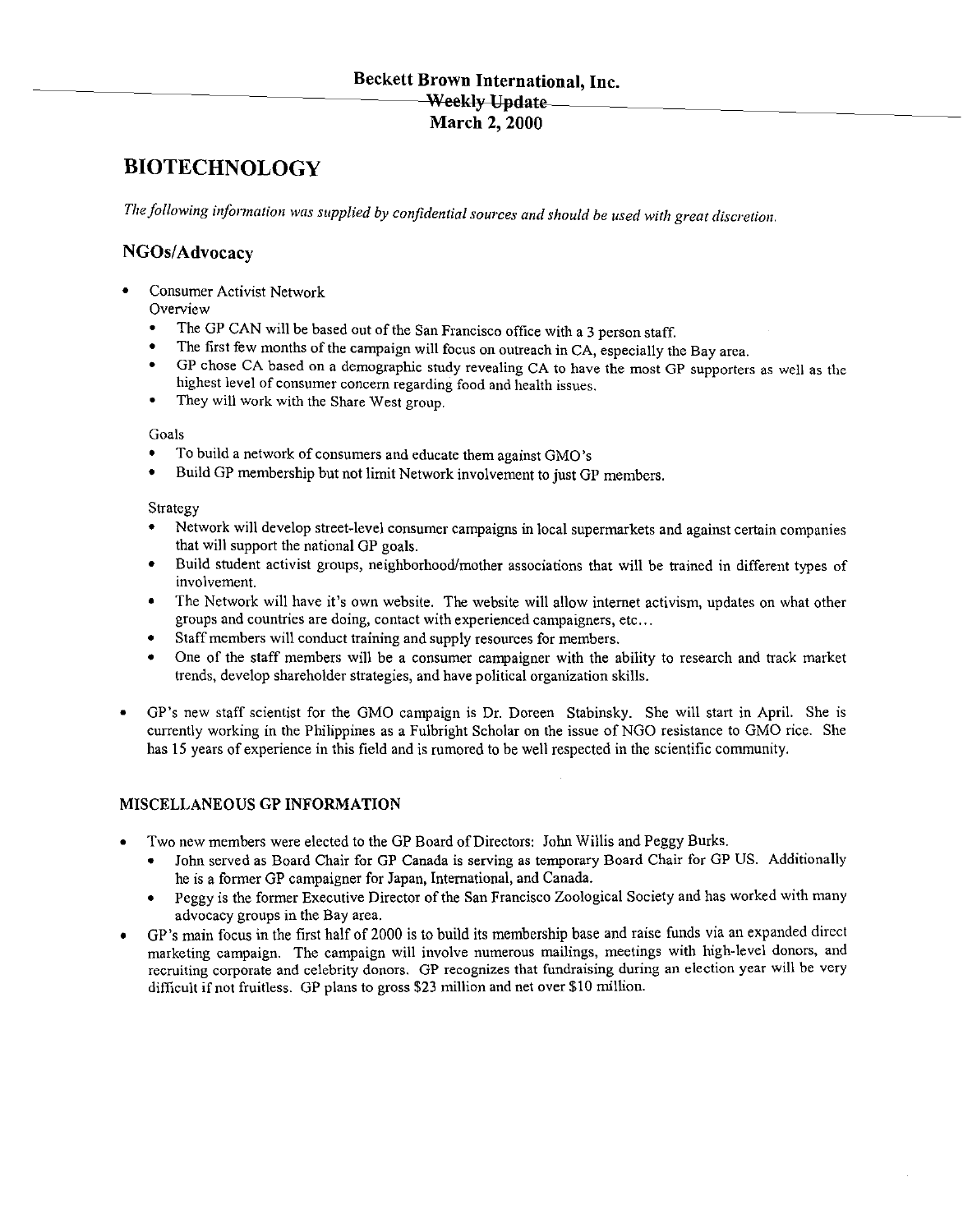# Beckett Brown International, Inc. Weekly Update March 9, 2000

# BIOTECHNOLOGY

*The following information was supplied by confidential sources and should be used with great discretion,* 

#### NGOs/Advocacy

Rhizobia

- GP wants to conduct testing for rhizobia in sewage sludge around plants that contain GMO seeds. The initial sampling and lab work budget is 10K USD.
	- GP knows that even if the tests show the bacteria present, the EPA will say that it is safe because the bacteria dies in water. GP wants to avoid a scientific debate on the issue because the public is not interested in scientific debates.

# DIOXIN

#### NGOs/Advocacy

Year 2000 Plans

• GP wants to continue their work in Louisiana linking their PVC-Product Testing campaign with the Hot Spots campaign in La.

Product Testing Campaign

- Complete product testing on VDC's, phthalates, PVC and their effects dermally and orally. GP hopes to establish worldwide testing sites. Potential products include:
	- Baby related products: mattress covers, diaper covers, sleep mats, car seats
	- Home furnishings: flooring, wall coverings, shower curtains, window frames
	- Children's products: toys, inflatable rafts, etc.
- Create a chain of custody link to Louisiana VCM
- Establish direct communication with target companies that will spur negotiations, consumer actions, media, and government action.
- They will rely on coordination with the EU Political Unit on PVC issues
- The budget is to be determined.

#### POP Project

Project leader is Rick Hind.

Objectives

- Mobilize and highlight the plight of persons contaminated by POP sources around the world.
- Ensure that dioxin remains central to the international political debate over POP's.
- o They will release the OP video "Drumbeat for Mother Earth" at the INC IV (March 20-25, Bonn) that depicts the effects of POP's on Indigenous people.
- Achieve a tangible change in Louisiana policy regarding dioxin and PVc.
- Increase the visibility and prominence of Louisiana citizens in the international process. They want to highlight the acute and direct impact of dioxin on those who live near production facilities and to stress that although the La. citizens rnay benefit economically, they still want to abolish PVC production.

#### Strategy

- Marketing and outreach of video to increase participation of indigenous persons.
- Market to: Key Native American leaders and NA media
- Link with Hot Spots project for INC V in  $4<sup>th</sup>$  quarter of 2000.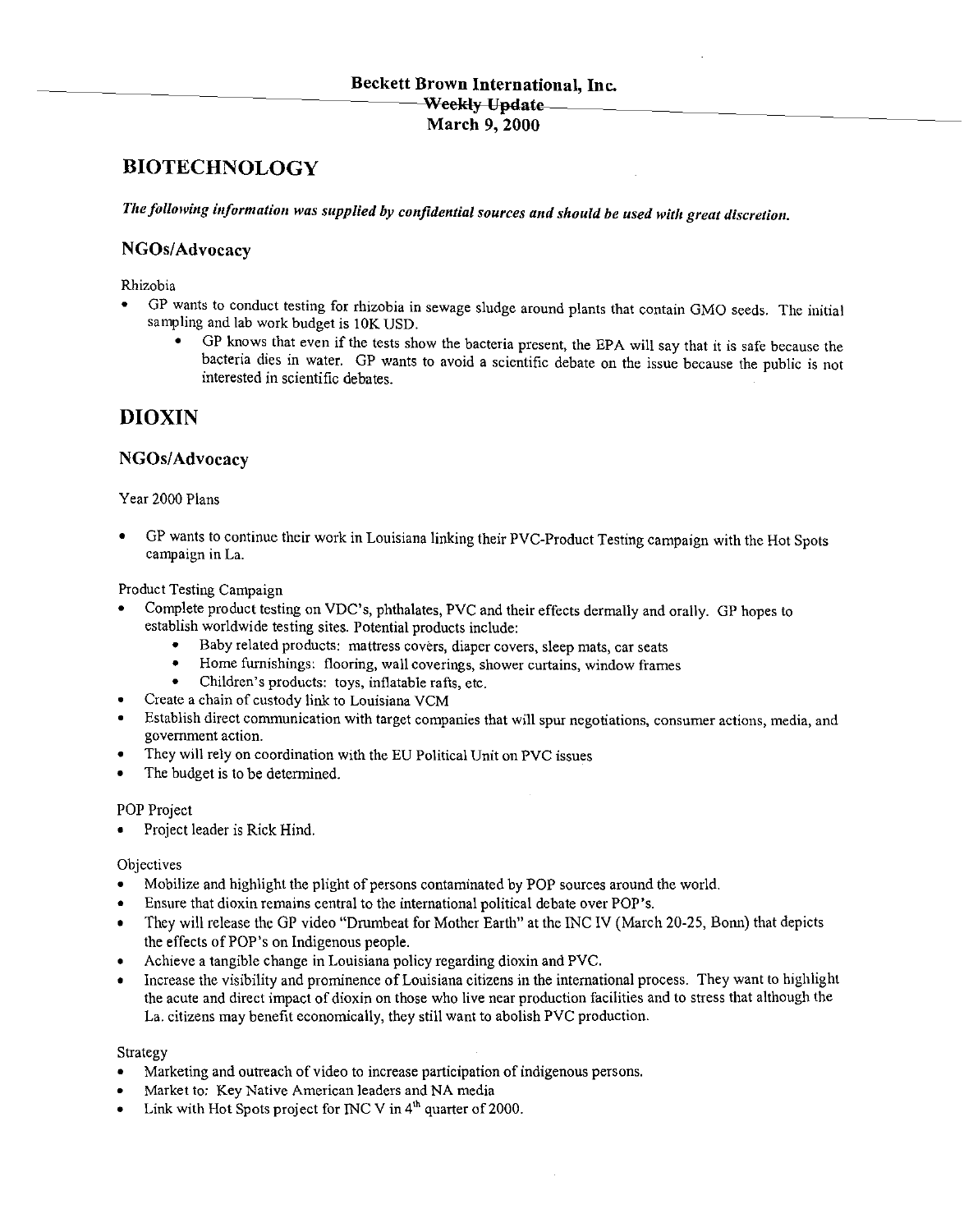$\sim 10^{-1}$ 

 $\label{eq:2.1} \frac{1}{\sqrt{2}}\int_{\mathbb{R}^3}\frac{1}{\sqrt{2}}\left(\frac{1}{\sqrt{2}}\right)^2\frac{1}{\sqrt{2}}\left(\frac{1}{\sqrt{2}}\right)^2\frac{1}{\sqrt{2}}\left(\frac{1}{\sqrt{2}}\right)^2\frac{1}{\sqrt{2}}\left(\frac{1}{\sqrt{2}}\right)^2\frac{1}{\sqrt{2}}\left(\frac{1}{\sqrt{2}}\right)^2\frac{1}{\sqrt{2}}\frac{1}{\sqrt{2}}\frac{1}{\sqrt{2}}\frac{1}{\sqrt{2}}\frac{1}{\sqrt{2}}\frac{1}{\sqrt{2}}$ 

 $\label{eq:2.1} \frac{1}{\sqrt{2}}\int_{\mathbb{R}^3} \frac{1}{\sqrt{2}}\left(\frac{1}{\sqrt{2}}\right)^2\frac{1}{\sqrt{2}}\left(\frac{1}{\sqrt{2}}\right)^2\frac{1}{\sqrt{2}}\left(\frac{1}{\sqrt{2}}\right)^2\frac{1}{\sqrt{2}}\left(\frac{1}{\sqrt{2}}\right)^2\frac{1}{\sqrt{2}}\left(\frac{1}{\sqrt{2}}\right)^2\frac{1}{\sqrt{2}}\frac{1}{\sqrt{2}}\frac{1}{\sqrt{2}}\frac{1}{\sqrt{2}}\frac{1}{\sqrt{2}}\frac{1}{\sqrt{2$ 

 $\sim$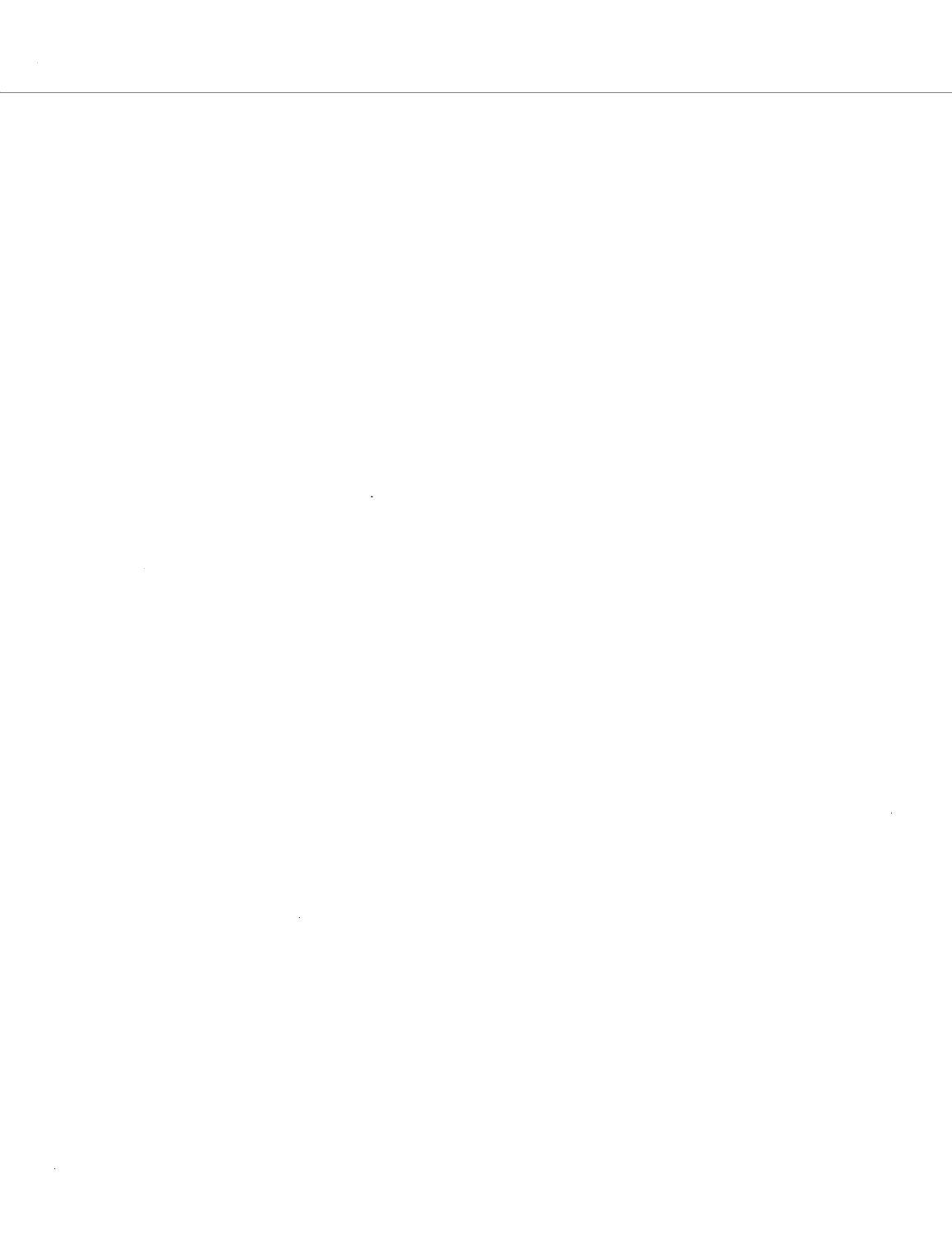### Beckett Brown International, Inc. Weekly Update March 16, 2000

*The following information was supplied by confidential sources and should be used with great discretion.*

# DIOXIN

#### NGOs/Advocacy

Product's Testing Campaign, cont.

- GP'a PVC products project is called "A Child's World" is being lead by Dr. Joe DiGangi.
- Goal:
	- Identify and expose dangerous additives in soft PVC products which children use.
	- PVC phase-out from target companies
	- Make PVC phase-out an objective of INC5 and the POP Treaty
	- Make the link between children and the Hot Spot work in Louisiana

Louisiana Hot Spot Project

- This project is being lead by Damu Smith.
- Goals
	- Expose and halt the illegal and destructive operations in Lake Charles.
	- Force the Governor to take meaningful action against the PVC industry.
	- Tie together the Product's Testing/Children's project, the POP project and Hot Spot project findings to make a case against the US at INCS
- **Objectives** 
	- Use direct actions to expose the PVC's role in environmental and human health tragedies.
	- Focus on dioxin to create a "dioxin crisis" in the US. Compel the Governor to meet GP demands regarding cleanup of contaminated areas and those made ill by dioxin.
	- Create a direct link for the public exposing PVC production in Lake Charles to the harmful effects of PVC/Dioxin worldwide. GP will create a chain of custody link to demonstrate that the toxic chemicals found in PVC products throughout the world were produced in La. Through this they hope to establish contractual relationships. GP will try to engage the help of activists in the field of environmental justice, those working on PVC markets and activists in South Africa where INCS will be held.
	- OP recognizes that in order for them to be successful, the actions in La must result in some political and public policy changes.
- Tasks
	- Research and choose targets. The research is to include financial and political connections.
	- Research legal basis for actions, e.g. violations of environmental laws, labor, OSHA, zoning.
	- Set-up of scientific base in La.
	- Budget is TBD.

#### MISCELLANEOUS INFORMATION

• BBI is developing information about a GP Board of Directors meeting at the end of March. Last November all but two or three members of the GP BOD resigned. The new BOD members will meet to discuss and finalize Year 2000 campaigns, Voting Membership, and other changes in GP US.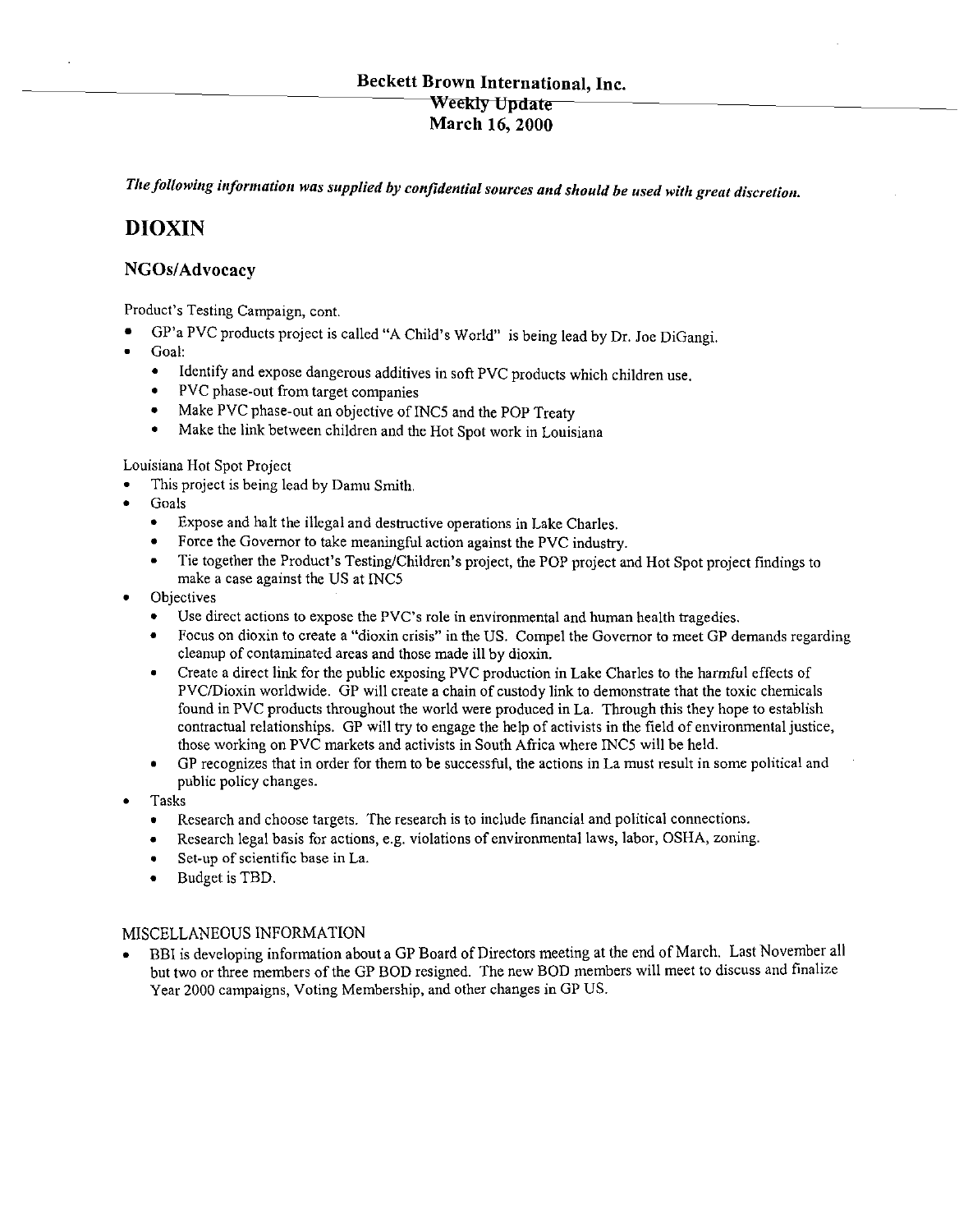*Tlte following information was supplied by confidential sources and should be used with great discretion.*

# **BIOTECHNOLOGY**

#### NGOs/**Advocacy**

**Job Descriptions**

**Farm Campaigner**

- Travel and address farm gatherings and meetings to educate farmers to speak out against GMO's and their **producers.**
- **Work on issues such as outbreeding and contamination.**
- Establish GE free zones

Agricultural Information specialist

- GP has hired Edward Hammond
- **• Hammond will develop andpromote an"alternative" agbiotech news service**
- It will be web-based and will also be offered in print for those farmers not online
- The site will be co-sponsored by farmers federations such as the National Family Farm Coalition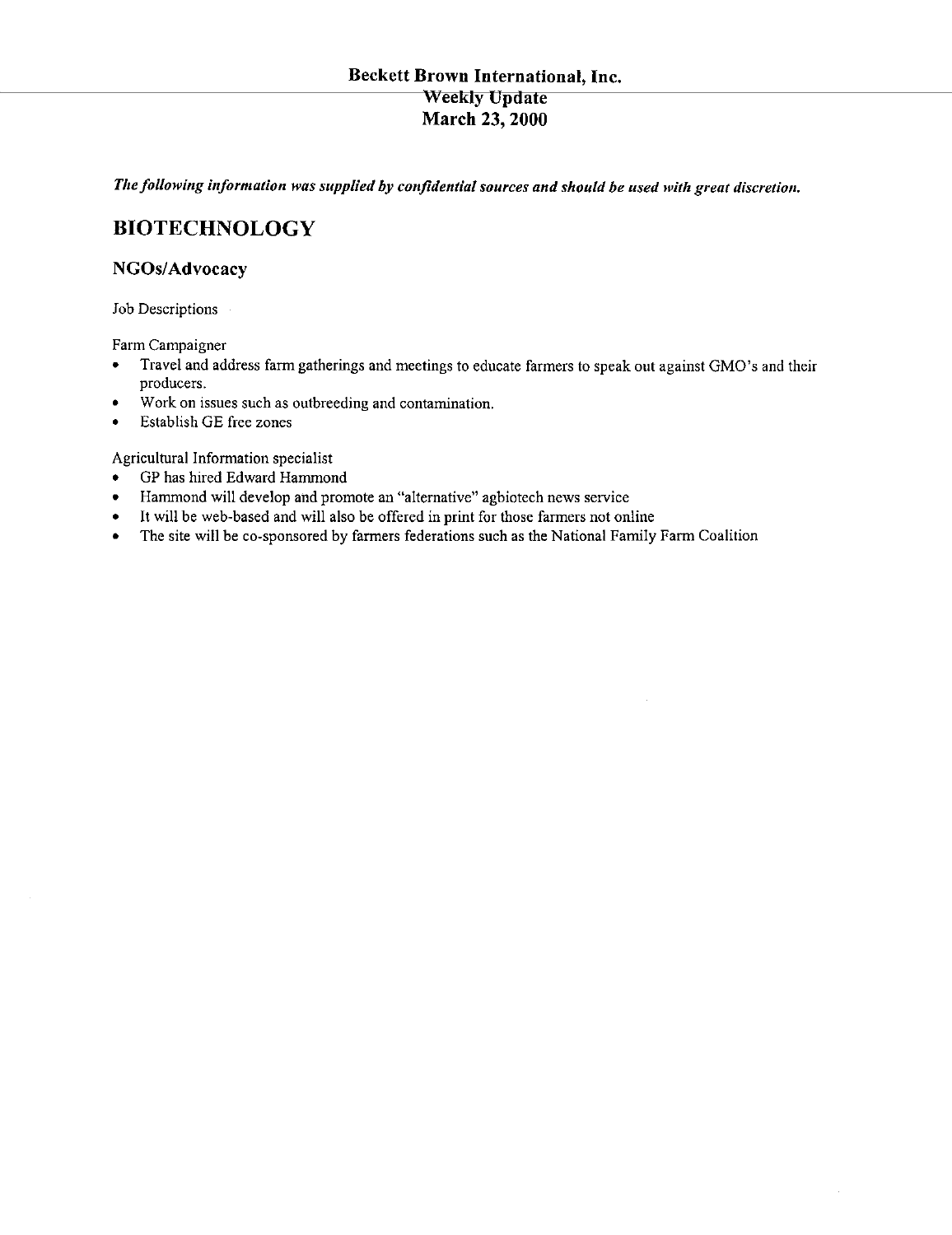*The following information was supplied by confidential sources and should be used witlt great discretion.*

# **BIOTECHNOLOGY**

### NGOs/**Advocacy**

Campaign Budgets

- GMO Contamination Alert \$30,000
- True Harvest Project \$95,000
	- Full-time agricultural specialist \$43K
	- Full-time farm campaigner \$33K
	- Administrative costs \$19K
- True Food Project  $$150,000 180,000$ 
	- 5 new salaries \$95K
	- Actions, materials, advertising, etc. \$70K+/-

### Miscellaneous

- Executive Director, Kristen Engberg, resigned on March  $24<sup>th</sup>$ . Her final day as ED is March 31,2000.
- The reason for her resignation is yet unknown.
- No speculation has been made for a replacement.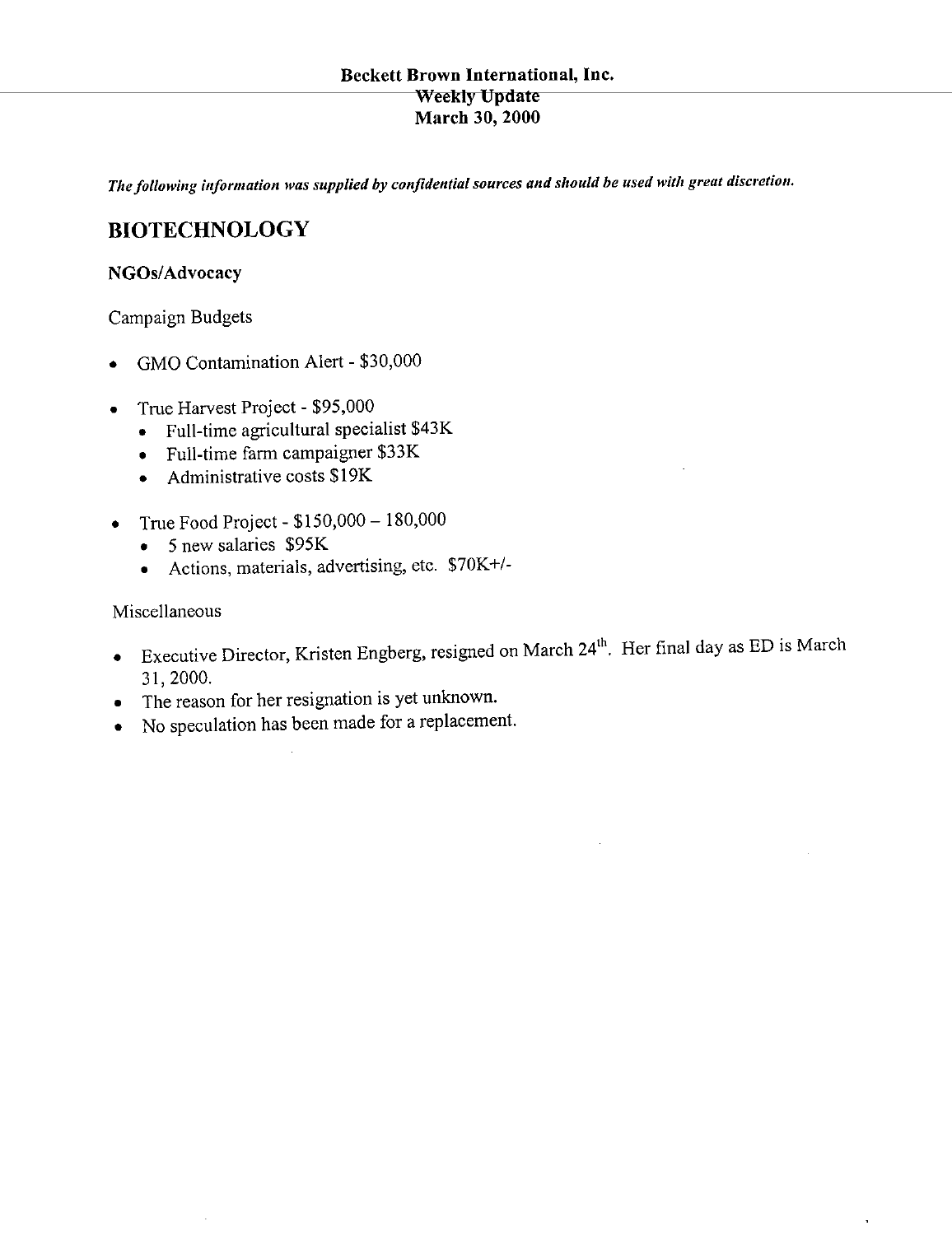*The following information was supplied* **by** *confidential sources and should be used with great discretion.*

# **BIOTECHNOLOGY**

### NGOs/**Advocacy**

- Ed Hammond, the editor of Cropchoice.com, is being paid \$54K by GP to run the True Harvest Project. In addition to Mr. Hammond, GP will hire a farm campaigner for \$28K.
- Although, not stated in the Cropchoice.com introductory expense account, it can be assumed that the \$1OK that GP has slated for "web design" for the True Harvest project is the same web page that is being promoted as a group effort by other environmental organizations.
- Additionally, other funds slated for the True Harvest Project are \$8K for travel database costs and \$4K for mailings.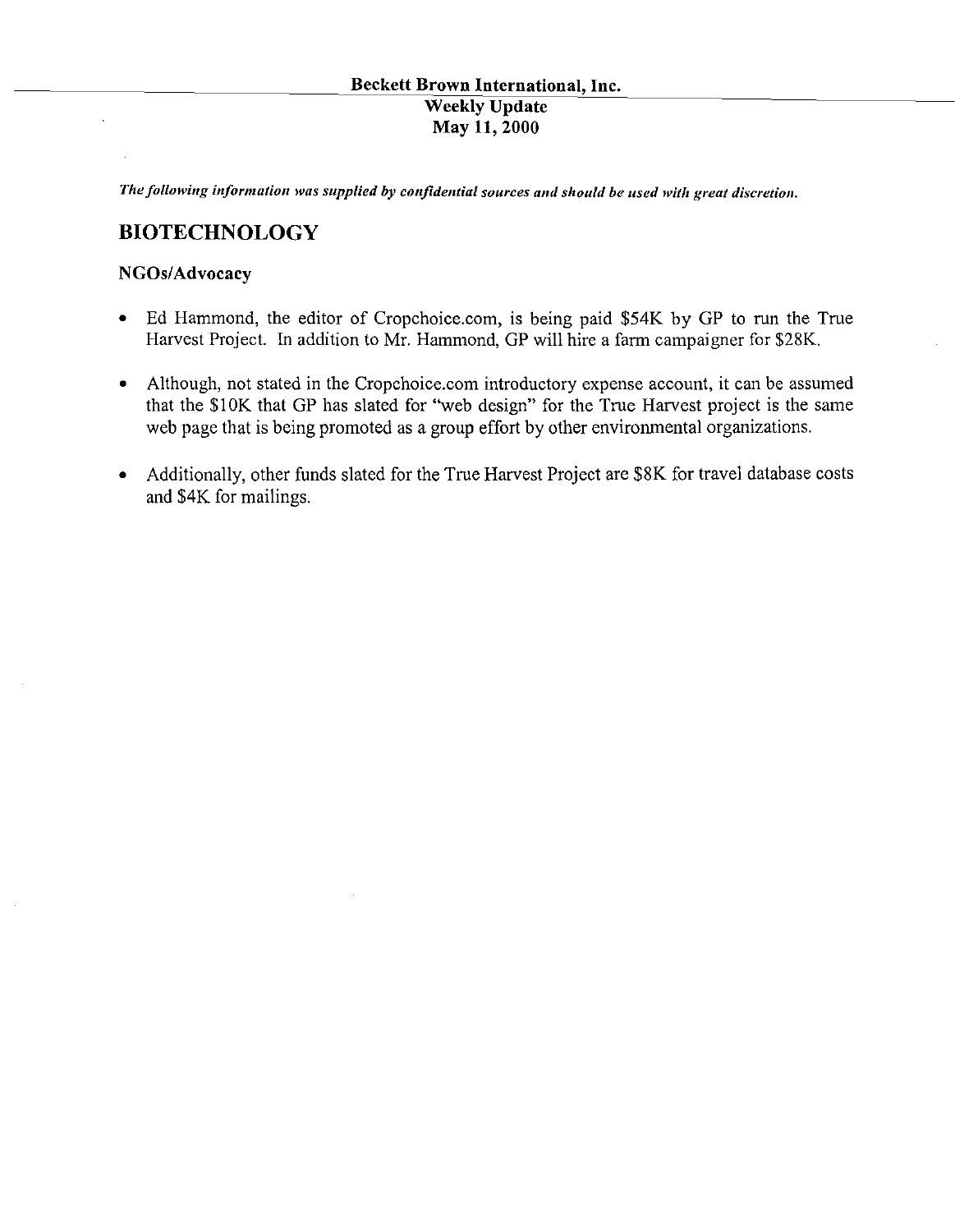*The following information was supplied by confidential sources and should be used with great discretion.*

# **BIOTECHNOLOGY**

## NGOs/Advocacy

• Additional break-down of GP GE campaign expenses:

| Coordinator: Beverly Thorpe    | 70,000  |
|--------------------------------|---------|
| Travel expenses:               | 20,000  |
| Assistant                      | 12,000  |
| Contamination Alert scientist: | 30,000  |
| True Food Campaign             |         |
| Charles Margulis               | 42,000  |
| Consumer campaigner            | 30,000  |
| Assistant                      | 15,000  |
| Consumer network coordinator   | 30,000  |
| Network Trainer                | 30,000  |
| Travel                         | 10,000  |
| Web design                     | 75,000  |
| Cyber campaigner               | 30,000  |
| Actions                        | 50,000  |
| Misc.                          | 60,000  |
| <b>TOTAL</b>                   | 504,000 |
| True Harvest Project           | 104,000 |
| TOTAL                          | 608,000 |

• There has been no reaction from GP yet concerning the leaked EPA report on dioxin.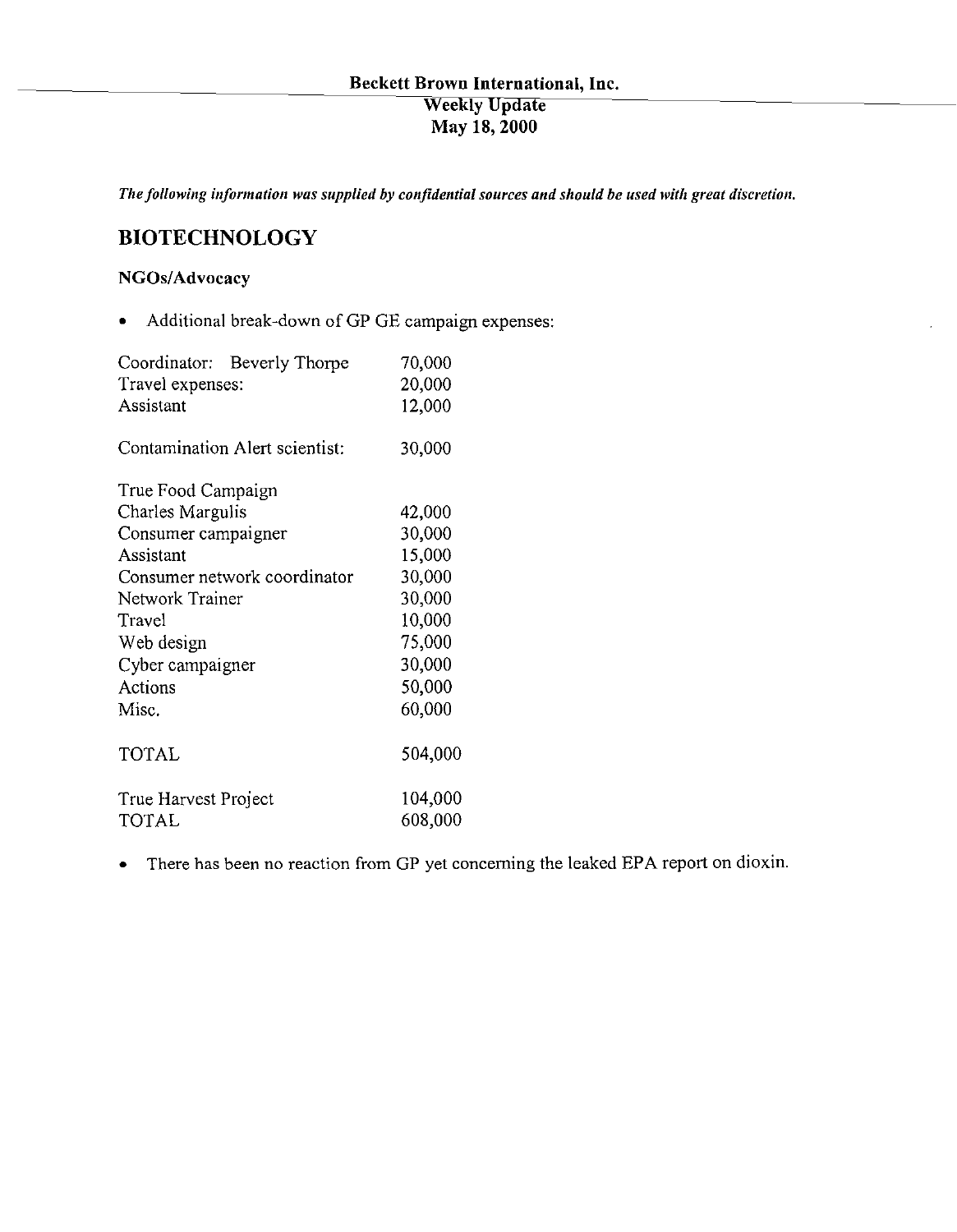*Tirefollowing information was supplied by confidential sources and should be used with great discretion.*

# **DIOXIN**

# NGOs/Advocacy

- GP and Physicians for Social Responsibility hosted, from the UK, Dr. Peter Hinchcliffe, Head of Chemicals and Biotechnology Division for the Department of the Environment, Transport and the Regions.
- During the 2-day meeting they were to meet with POP and GMO specialists including Jim Aidala of the EPA to discuss the main areas of difference between the US and ED. Dr. Hinchcliffe was here to study the US positions on precaution and elimination and to gauge the level of interest on both issues in the Administration, Congress and public.
- GP is anxiously awaiting the release of the final draft of the EPA report on dioxin. They have been deconstructing the draft document so that they will be prepared to contest any findings with which they don't agree.
- They are also finishing their report on dioxin that they will release at the next INC meeting.
- The GP report will focus on "Aim of Elimination" that will refute industry's efforts to endof-pipe filters that will merely contain POP's and/or any effort by industry to establish the term "where feasible" in any POP proposal. By this, GP means finds it necessary to banish the term "where feasible" because they want to establish that there are alternatives so therefore it is always feasible to eliminate POP's.
- GP is preparing the budget for the dioxin campaign and actions in Louisiana this fall.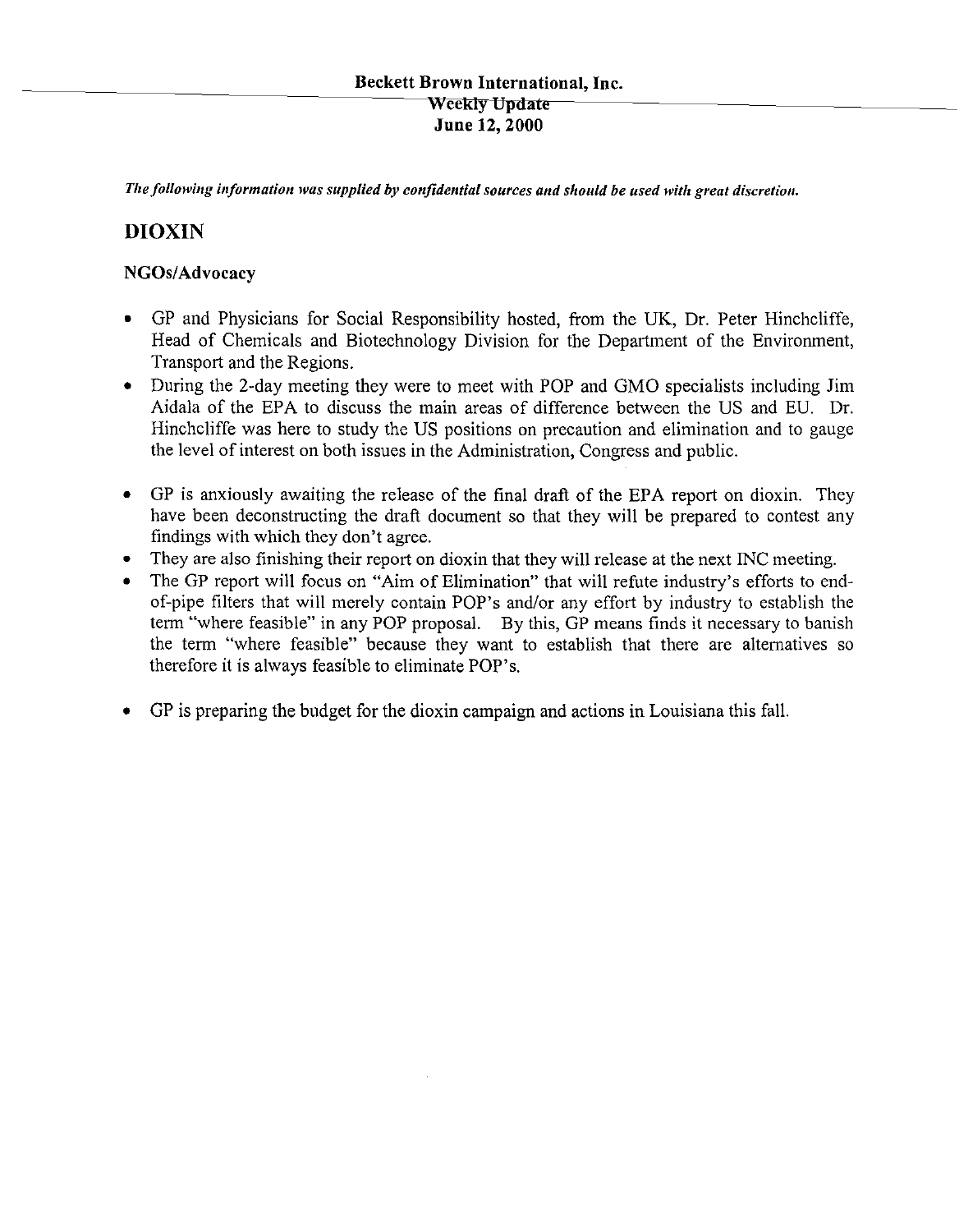### **82i Corporation Weekly Update June 16, 2000**

 $\overline{\phantom{a}}$ 

 $\ddot{\phantom{a}}$ 

*Thefollowing information was supplied by confidential sources and should be used with great discretion.*

 $\hat{\boldsymbol{\beta}}$ 

# **DIOXIN**

# NGOs/**Advocacy**

 $\overline{a}$ 

| ξ | Louisiana Actions Budget Estimates<br>POP Project now through November<br>ξ |              |
|---|-----------------------------------------------------------------------------|--------------|
|   | ξ<br>Scouting for actions                                                   | 3000         |
|   | Legal review for enforcement of envr. laws                                  | 5000         |
|   | ちと<br>Compliance evaluation of Lk. Charles plants                           | 5000         |
|   | ξ<br>Chain of Custody Report                                                | 10000        |
|   | Activities                                                                  |              |
|   | ξ<br>Travel                                                                 | 3000         |
|   | $\Lambda$ ccomodations/Per Diem $-10$ people                                | 5740         |
|   | Action equipment/Bus                                                        | 2000         |
|   | <b>Enforcement Report</b>                                                   | 5000<br>2000 |
|   | Press and media packets                                                     | 10000        |
|   | Legal Fees                                                                  | 800          |
|   | とちちととち<br><b>Community Training</b>                                         | 1500         |
|   | Video/Photographer<br>ξ<br>Telecommunications                               | 10000        |
|   | Total                                                                       | 63040        |
| ξ | <b>PVC Markets and Testing Project</b>                                      |              |
|   | Travel<br>ξ                                                                 | 2000         |
|   | Accomodations/Per Diem                                                      | 1500         |
|   | ちとちょ<br>Press Briefing                                                      | 1500         |
|   | Publications and media packets                                              | 4000         |
|   | <b>Product Alternatives Research</b>                                        | 3000         |
|   | Miscellaneous                                                               | 11500        |
|   | ξ<br>Telecommunications                                                     | 12000        |
|   | Total                                                                       | 35500        |
|   | <b>TOTAL</b>                                                                | 98540        |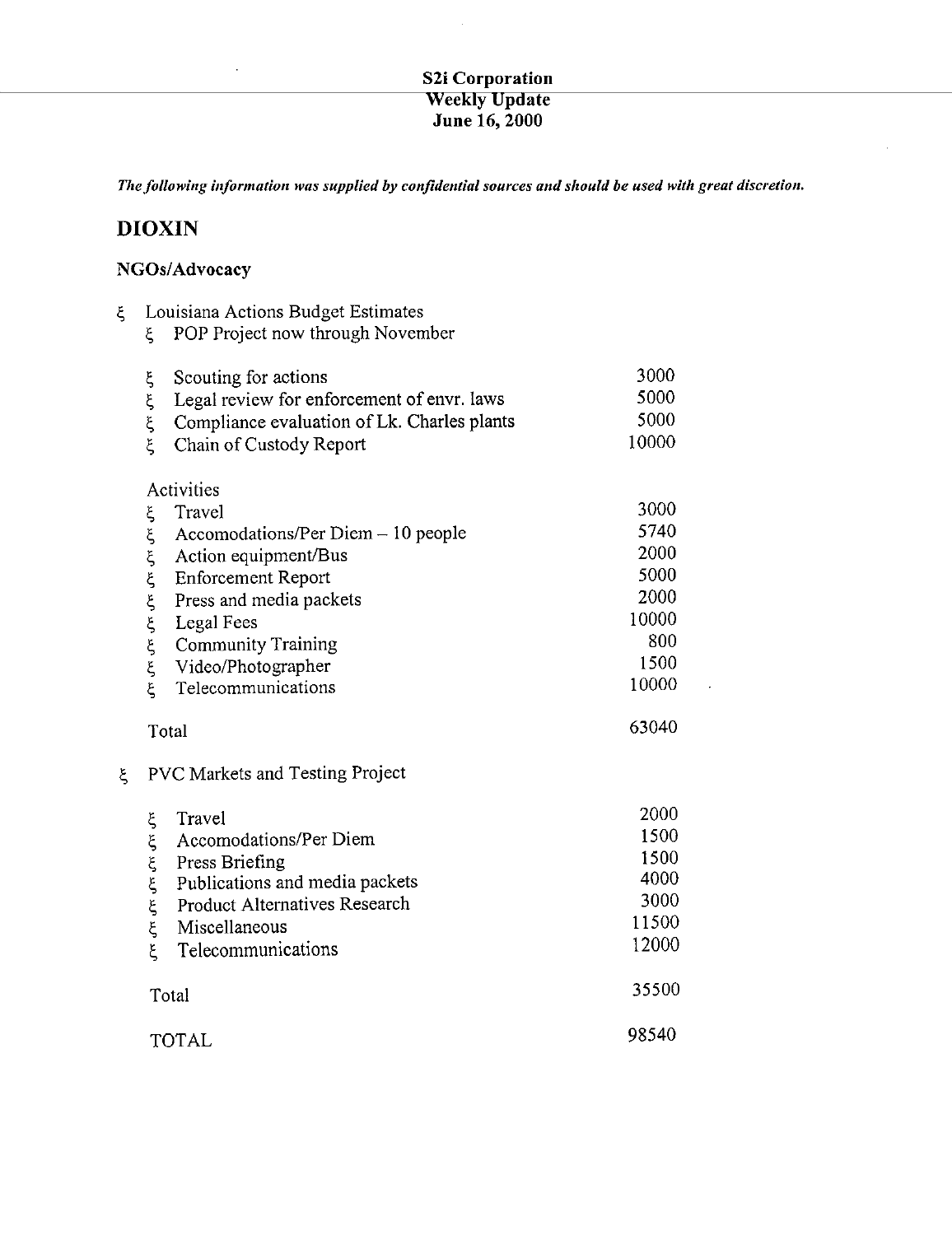#### Update for Tom Donnelly

- > The GP US Toxic campaign in 1999 will concentrate on:<br>
→ POP's treaty and IPFN development (a grassroots organ
- POP's treaty and IPEN development (a grassroots organization supporting the POP process). This will concern businesses processing chlorine and any air-borne pollutants. This campaign will include a balloon launch in 1999 that will demonstrate the effects of air-borne pollutants.
- l> Shintech: (Japanese co. that wants to expand in the US, etc..) a major POP "hotspot"- I think GP will continue to make Shintech a scapegoat and will pursue them until all US development is halted. GP received great publicity for their victory against Shintech and wants to remain in the spotlight for this issue.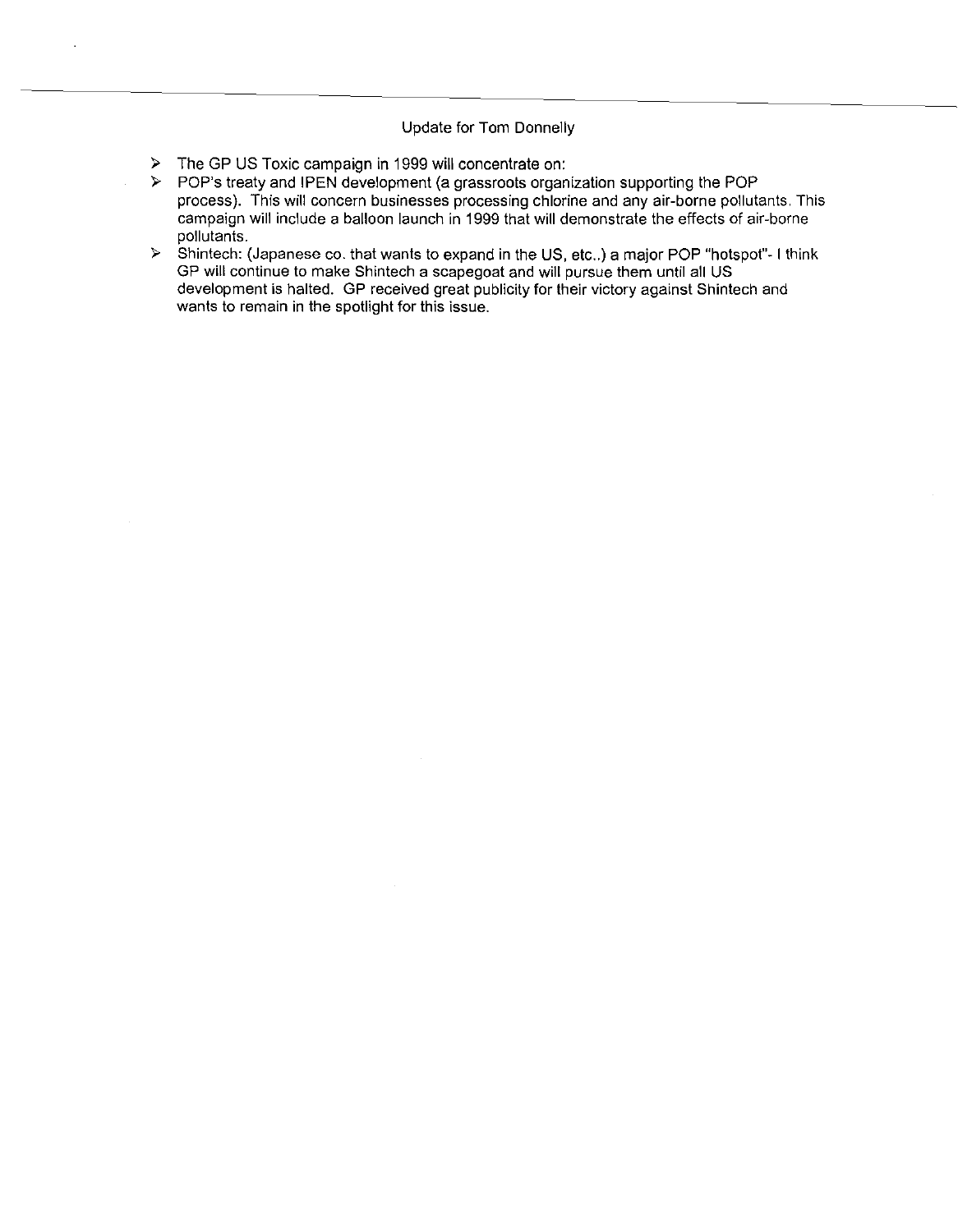#### Employee backgrounds:

- o Kristen Engberg: Executive Director First joined GP in 1996 as National Offices Director, GP!. She has held senior management positions with various national and international non- govt. offices, including The Albert Einstein Institute, Public Foundation, and Boston Film Foundation. She has a background in sustainable **development, women's health and human rights.**
- **Julie Crudele: Development Director Former fundraising manager for the Americas with GPI. She was also** the VP of Communications and Development for University Circle Incorporated.
- Adlai Amor: Communications Director  $-A$  Filipino national. He was formerly the Dir. of Training and Technology at the International Center for Journalists in WDC. Prior to that he headed the Conservation News Service at the World Wide Fund for Nature in Switzerland.
- Ellen McPeake: Finance Director Formerly with the Center for Public Integrity in WDC.
- Thomas Wetterer: Staff Attorney No personal background information.
- **Mike Harold: Campaigns Director - No personal background** information.

#### Board of Directors: 25K stipend.

- Dr. Michael McCally: Chair. Public Health Physician, Professor and Vice Chairman of the Department of **Community and Preventative Medicine at Mt. Sinai School of Medicine. Involved with the solicitation of funds** from foundations, such as, Alton Jones, PEW, Turner and Public Welfare.
- Jo Dufay: Executive Director of the Canadian National Women's Organization. Former Chair of the GP Canada BOD.
- Ben Cohen: Long-time member of BOD. B&J now working with GP to promote chlorine-free packaging.
- David Rappaport: Former Director of the Vermont PIRG and former GP employee.
- Julia Levin: New to BOD. Works for the Institute for Global Communications.
- o Elizabeth Gans: New to BOD. Works for Desktop Assistance in Helena, MT, a computer networking **company for the NW.environmental movement.**

The International POP's Elimination Network (IPEN)...This is the group which in GP feels that they can be a very vital part. They are developing an overlapping system of outreach work groups in the POP process from which they can build a dioxin work group.

The International POPs Elimination Network is a global network of public interest non-governmental organizations united in support of a common POPs Elimination Platform. The mission of IPEN, achieved through its participating organizations, is to work for the global elimination of persistent organic pollutants, on an expedited yet socially equitable basis.

Since its inception early in 1998, IPEN has:

- I. Developed a POP's elimination platform statement, which summarizes some of the key findings about POPs' effects on the environment and human health and outlines the core principles that should be embodied in a global POPs agreement.
- 2. Gained the participation of non-governmental organizations on six continents through their endorsement of the IPEN platform. IPEN continues to grow, and expects to gain the endorsement and participation of hundreds of NGOs around the world in the coming months.
- 3. Convened NGOs, activists, and scientists for conferences that coincided with the first two POPs treaty negotiating sessions. IPEN was formally launched with a public forum at the first session of the Intergovernmental Negotiating Committee (INC) in Montreal in June 1998. In January 1999, the network brought together representatives from around Africa for INCZ in Nairobi, Kenya.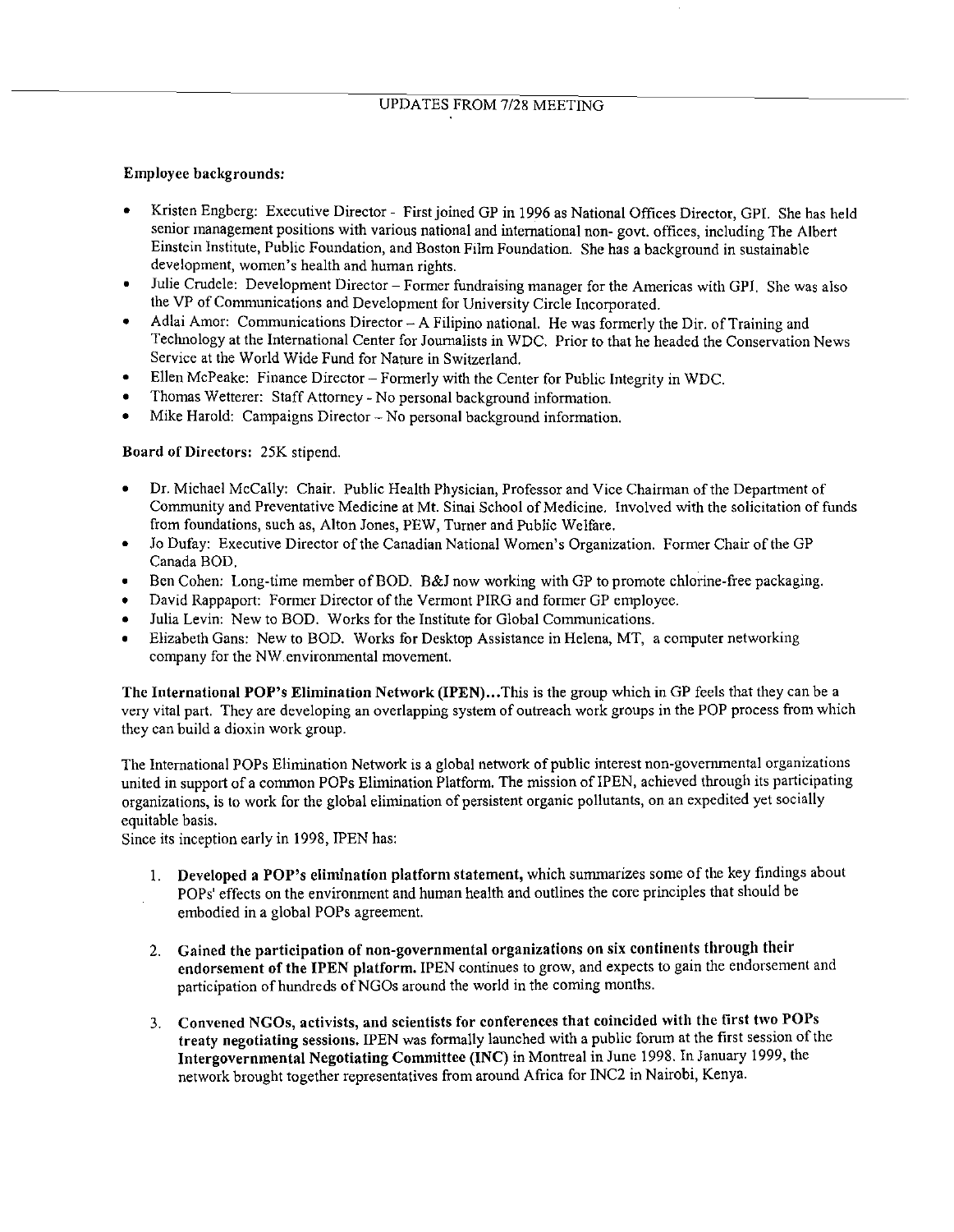- **4. Established an organizational structure consisting of a provisional Steering Committee, Secretariat,** and two Co-Chairs. IPEN's Northern Co-Chair, Sharyle Patton, represents the NGO Commonweal based **in Bolinas, California. The Southern Co-Chair, Dr. Romeo Quijano, is a medical doctor and a** representative of the Pesticide Action Network in Manila, The Philippines. Any representative of an IPEN **participating organization is welcome to join the provisional Steering Committee, which is seeking** additional representatives, especially from NGOs outside of North America. In addition, a Northern Co-**Chair has been selected, and a Southern Co-Chair (or perhaps even a set of continental co-chairs) is being** sought.
- **5. Begun seeking Regional Focal Points in Africa, Latin America, Asia-Pacific, Eastern and Western** Europe. Regional Focal Points will help coordinate and communicate with IPEN participating **organizations in their geographic regions, and report to the Network on the regions' needs, activities, and perspectives.**
- 6. Launched Working Groups on a number of specific issues. IPEN participating organizations have started Working Groups on: Dioxins and PCBs; DDT; NGO Outreach; Women's Issues; Health Professionals Outreach; and Legal Issues. Additional help is needed for these work groups as well as others that might be established, including groups on POPs Criteria, Treaty Implementation, and Sample National **Legislation.**

**IPEN is comprised ofpublic interest non-govenunental organizations who support a conunon platform for the global** elimination of POPs. The Participating Organizations (POs) of IPEN are those NGOs which have endorsed the POPs Elimination Platform. Because the network is primarily engaged in facilitating information exchange and in supporting activities of its constituents, and because the purpose of the network does not include developing network-wide-policy statements, strategies, or action plans, a formal decision-making process for the network can be simple, flexible, and largely administrative in nature.

Steering Committee: IPEN has established a provisional Steering Committee. Any representative of an lPEN **participating organization is welcome to join the Steering** Committee; **however, membership involves a significant commitment. At a minimum, Steering Committee members must:**

I) Represent a non-governmental organization (NGO) that has (a) endorsed the IPEN POPs Elimination Platform, **and (b) committed personnel and/or resources toward advancing the mission embodied in this platform; 2) Have both the commitment and the capacity to participate regularly in Steering Cormnittee activities, including regular meeting attendance and preparation; and**

3) Have concern with IPEN as a whole and be willing to take on some tasks on behalf of the IPEN global effort. The Steering Committee meets regularly by conference call, and does as much work as possible by email. It acts as a forum for identifying issues, formulating proposals for longer term structure and operating methods, and suggestions for working groups. The Steering Committee makes recommendations to be affirmed or acted upon by the full network through conference calls or by email.

Co-Chairs: IPEN is currently headed by a Northern and Southern Co-Chair, although in the future the possibility may emerge for Co-Chairs to be identified and confirmed from the major regions of the globe.

Secretariat: Physicians for Social Responsibility (USA) serves as IPEN's Secretariat. As Secretariat, PSR serves on the provisional steering committee and coordinates day-to-day network administration. Functions include:

- Steering committee and network conference call coordination, including scheduling, facilitation, agendas, and minutes;
- **• Maintenance of database ofIPEN participating organizations, contacts, and resources;**
- **• Coordination ofIPEN communications, including listserve and website maintenance;**
- Coordination and distribution of IPEN documents, publications, and other materials, including the POPs **Elimination Platform, media briefing materials, position papers, proceedings** ofIPEN-sponsored **events,** and reports from each INC;
- **• Maintenance of calendar of meetings and events, including INCs and subsidiary body meetings, regional** workshops, other intergovernmental meetings, and IPENINGO events.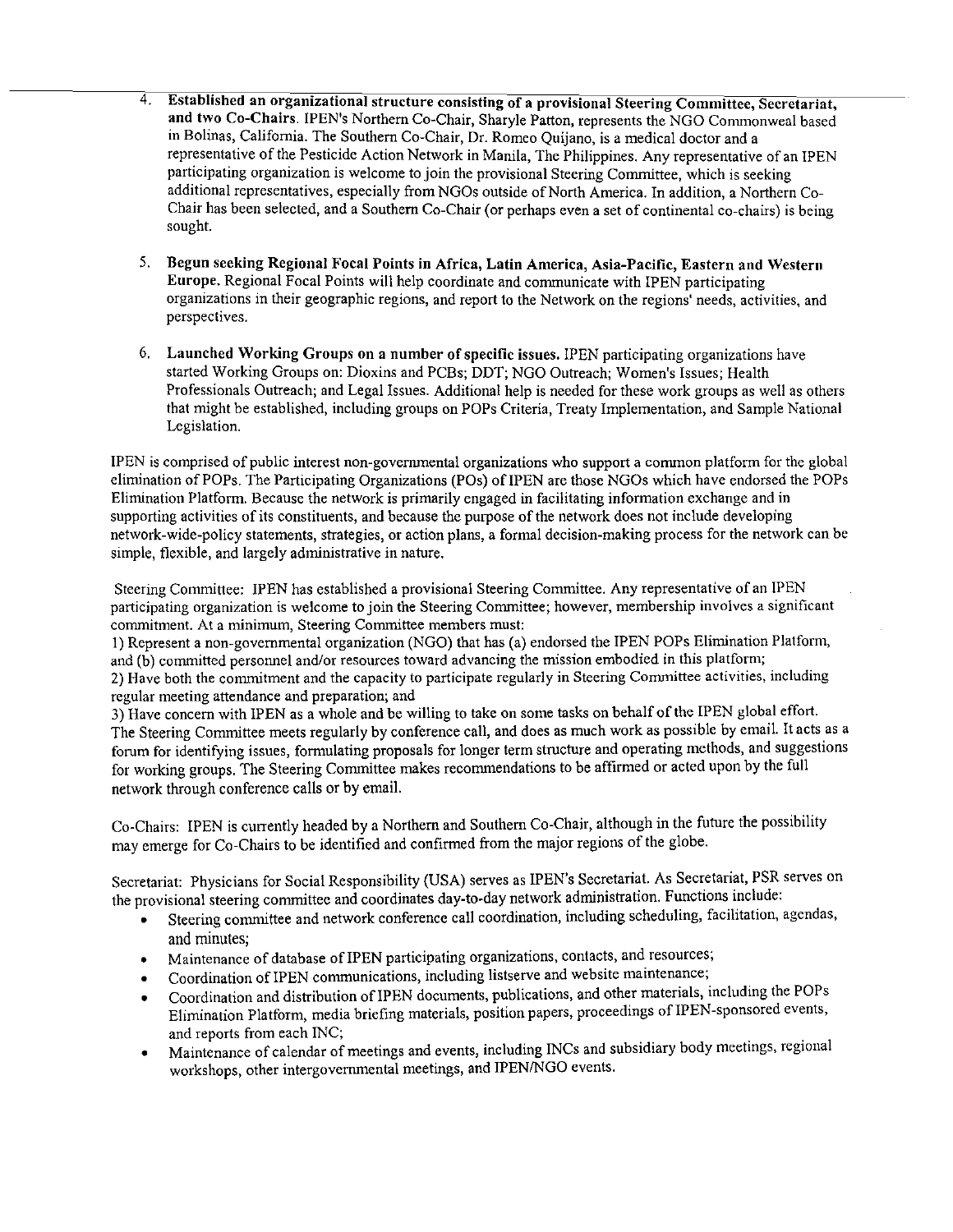**Working Groups:** Participating Organizations have formed a number of working groups. Such working groups agree to work within the policy framework of the IPEN platform. Working groups may choose to issue policy **statements orjoin in common activities, but such actions will reflect the view and endorsements only** ofthe **participating organizations within a given working group. In no case will a working group or individual NGO claim to represent the network as a whole.**

The Third Session of the Intergovernmental Negotiating Committee (INC) on POPs will be held in Geneva, **Switzerland, 6-11 September 1999. IPEN and its participating organizations will sponsor a conference for NGOs and activists 4-5 September. These events are currently being coordinated by a** planning **committee with input from** IPEN working groups.

**IPEN has reserved Geneva accommodations for its participants at INC3, and will offer travel grants to POs who need assistance in order to attend. Please refer to the hotel info sheet and travel grants guidelines attached.**

#### Planning Underway for IPEN Geneva Conference

The theme of the IPEN events preceding INC3 will be alternatives to POPs. The centerpiece of the weekend will be **a Sunday plenary session featuring panel discussions on: Alternatives to Chemical Pesticides, Alternative** Destruction Technologies for POPs Reservoirs and Stockpiles, and Alternative Materials Policies for Dioxin Elimination. Organized around the plenary will be various issue and strategy-oriented workshops planned by the **Pesticides, PCBs and Dioxin Working Groups. Saturday workshop** will largely **present general information about a** given issue, and Sunday follow-up workshop will build on these discussions and the Sunday plenaries to prepare participants for lobbying or educational activities during the week of government negotiations.

Other likely workshops will include one on the Health Care Without Harm campaign (dioxin and other toxic byproducts of medical waste); a women's working group workshop; a Saturday afternoon health professionals conference; issue-centered and regional lobbying workshops, and an INC orientation.

What You Can Do: Any IPEN PO is welcome to plan a workshop and/or join the planning committee, which meets by email and telephone conference call. Contact Karen Perry at +1-202-898-0150 x249.

#### GP PVC Medical Contacts

Dr. Michael McCally (listed above)

Dr. Richard Maas **Associate Director** Environmental Quality Institue UNC - Asheville (828) 251-6366

Dr. Herbert Needleman **Professor** Dept. of Psychiatry and Pediatrics University of Pittsburgh School of Medicine (412) 624-0877

Dr. Janet Phoenix Program Manager National Lead Information Center National Safety Council Washington, DC (202) 974-2474

Dr. Ted Schettler Greater Boston Physicians for Social Responsibility Boston (617) 536-7033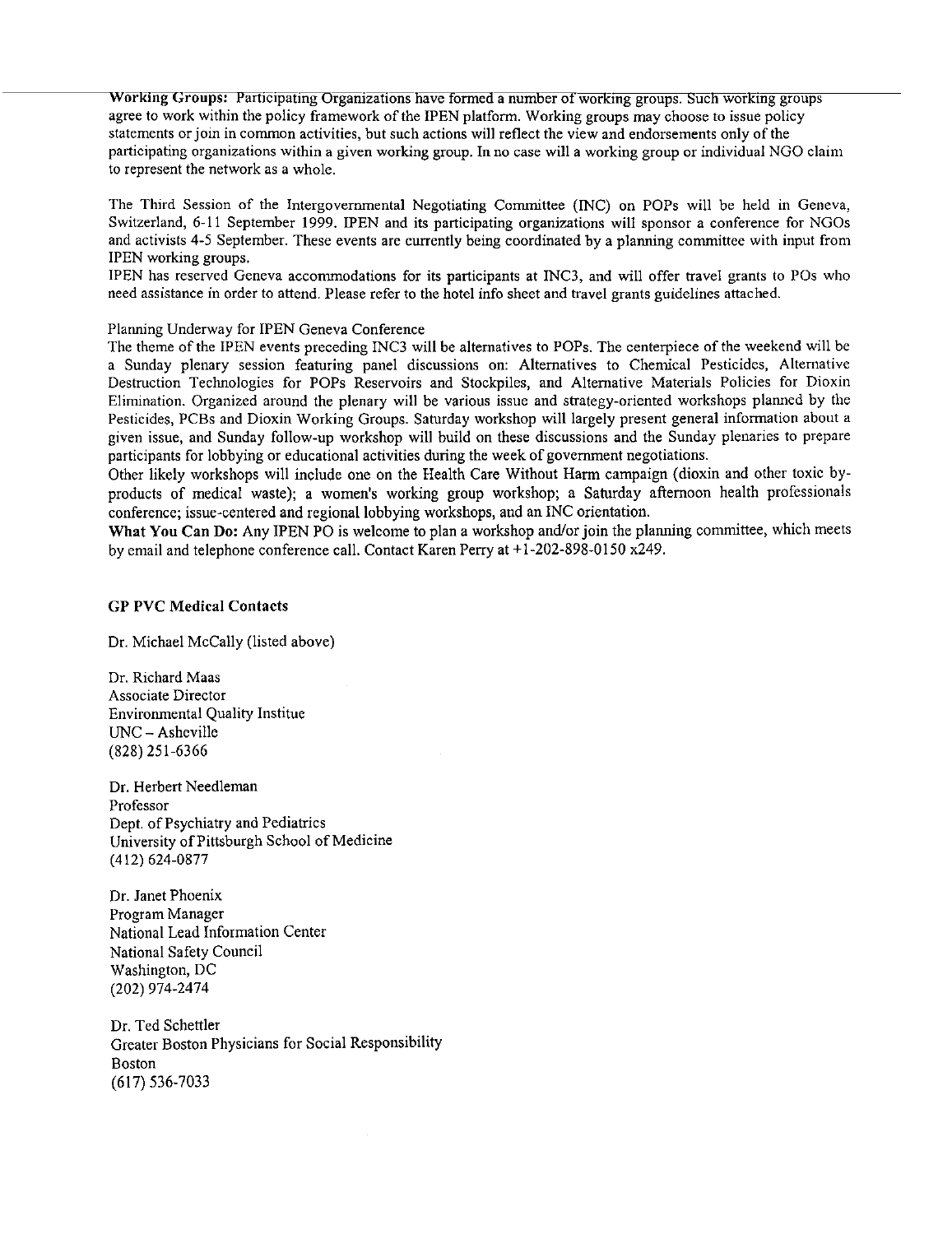Dr. Cathy Falvo Public Health Physician NY Medical College 10 Marianna Drive Hastings on Hudson, NY 10706 (914) 594-4323

Dr. Peter Orris Division of Occupational Health Cook County Hospital 1900 W. Polk Street, Room 500 Chicago, IL 60612 (312) 633-5310

Dr. Howard Frumkin Associate Professor and Chair Department of Environmental & Occupational Health Rollins School of Public Health Emory University Atlanta, GA 30322 (404) 727-3697

Dr. Gina Solomon Senior Scientist, Public Health Program Natural Resources Defense Council 71 Stevenson Street, # 1825 San Francisco, CA 94105 (415) 777-0220

Lowell Center for Sustainable Production http://www.uml.edu/centers/LCSP/

#### Children's Health  $-$  groups to watch

Center for Health and Environmental Justice Lois Gibbs - Executive Director 3400 organizations and individuals

CHEJ educates the public about environmental toxins and their influence on children's health.

Mothers & Others for a Livable Planet Wendy Gordon - ED 20,000 individuals

Agency for Toxic Substances and Disease Dr. Robert Amler Chief Medical Officer

Launched the Children's Health Initiative in 1996 to: promote child health practices and programs, solicit input and **disseminate information through a network of extramural partnerships.**

Environmental Working Group (EWG) Richard Wiles, VP for Research

Concerned with the effects of pesticides on children's health.